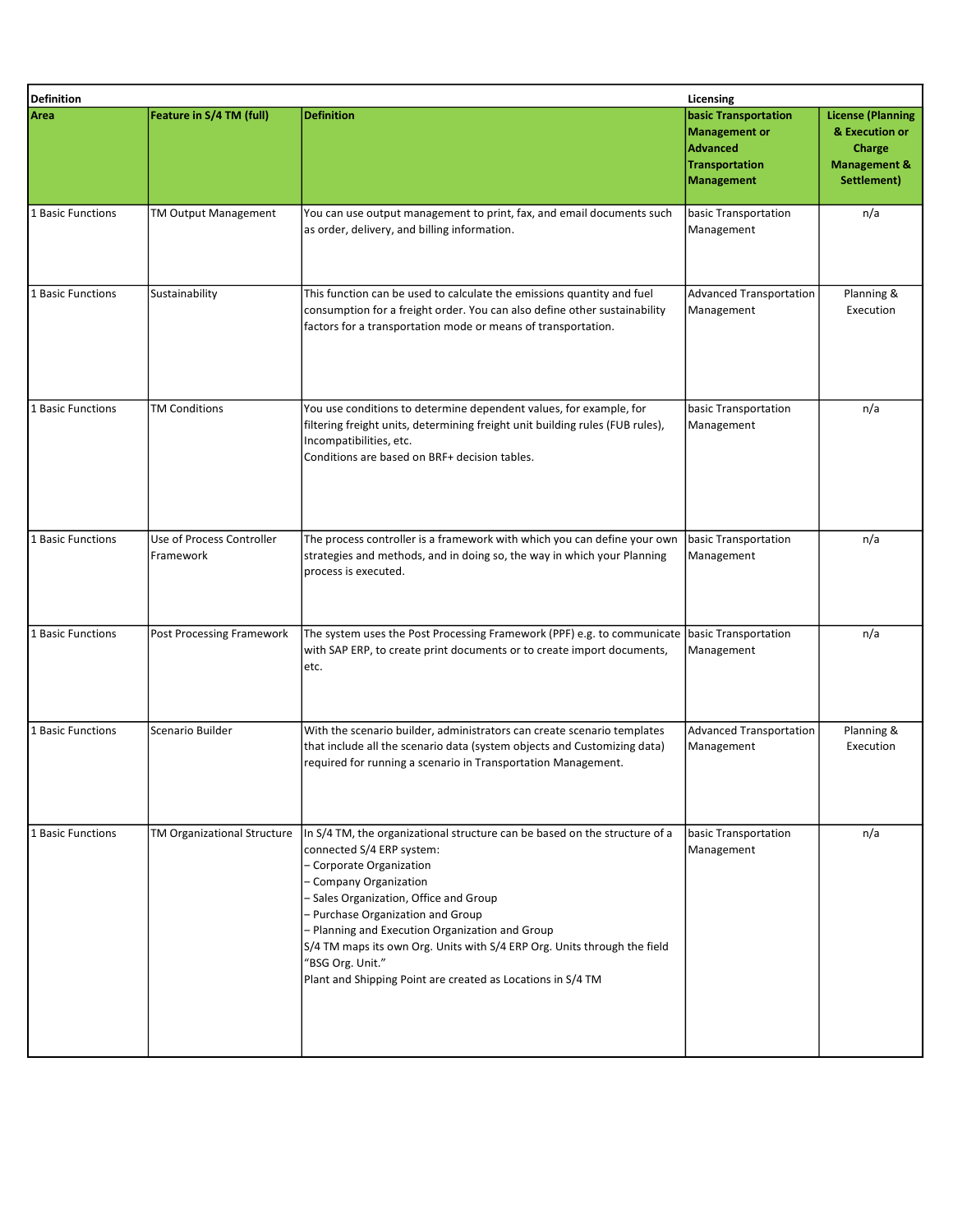| Area          | Feature in S/4 TM (full)                | <b>Definition</b>                                                                                                                                                                                                                                                                                                | <b>basic Transportation</b><br>Management or<br><b>Advanced</b><br><b>Transportation</b><br>Management | <b>License (Planning</b><br>& Execution or<br>Charge<br><b>Management &amp;</b><br>Settlement) |
|---------------|-----------------------------------------|------------------------------------------------------------------------------------------------------------------------------------------------------------------------------------------------------------------------------------------------------------------------------------------------------------------|--------------------------------------------------------------------------------------------------------|------------------------------------------------------------------------------------------------|
| 2 Master Data | <b>Business Partners</b>                | Business partners are parties in which your company has a business<br>interest. It can have different roles (as i.e. customer, vendor, carrier) and<br>partner functions (ship-to party, sell-to party). To be used in transport<br>planning, respective locations for the business partner need to be in place. |                                                                                                        |                                                                                                |
| 2 Master Data | <b>Transportation Zone</b>              | You use this business object to group locations into transportation zones                                                                                                                                                                                                                                        | basic Transportation<br>Management                                                                     | n/a                                                                                            |
| 2 Master Data | Locations                               | The master data object Location represents entities such as shipping<br>points, plants, business partners etc. Amongst other data, it has the<br>entities' necessary information for transport planning.                                                                                                         |                                                                                                        |                                                                                                |
| 2 Master Data | One Time Location                       | Allows to work with one-time locations in business processes that require<br>the input of locations that have not been defined as master data objects,<br>such as the creation of forwarding orders. The system creates one-time<br>locations based on one-time address details                                  | basic Transportation<br>Management                                                                     | n/a                                                                                            |
| 2 Master Data | Schedules without using TM<br>Optimizer | You use this function to define a sequence of stops such as ports, airports,<br>or gateways that is valid for a specific period of time.<br>The use of cut-off dates is not allowed for basic Transportation<br>Management.                                                                                      | basic Transportation<br>Management                                                                     | n/a                                                                                            |
| 2 Master Data | Means of Transport                      | For basic Transportation Management the means of transport can be<br>defined to create transportation lanes.                                                                                                                                                                                                     | basic Transportation<br>Management                                                                     | n/a                                                                                            |
| 2 Master Data | <b>Transportation Lane</b>              | A relationship between two locations, two transportation zones, or a<br>combination of locations and zones that expresses the direct reachability<br>of the locations or of all locations within the zones for a specific means of<br>transport.                                                                 | basic Transportation<br>Management                                                                     | n/a                                                                                            |
| 2 Master Data | <b>Trade Lanes</b>                      | A trade lane is a classification of any transport-related activities<br>representing a combination of zones or locations combined with a<br>transportation mode or means of transport and providing an orientation<br>between the source and destination.                                                        | Advanced Transportation<br>Management                                                                  | Planning &<br>Execution                                                                        |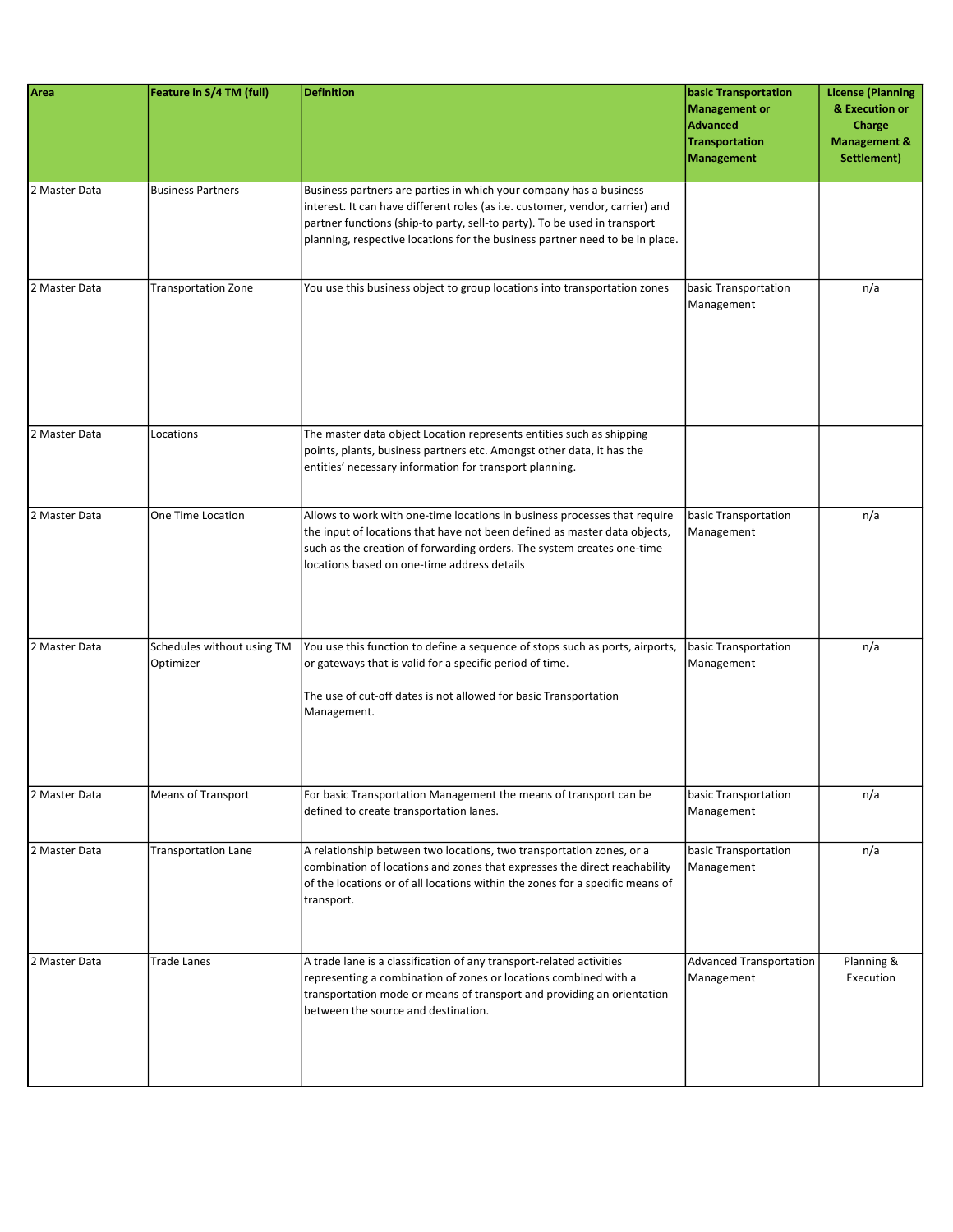| Area               | Feature in S/4 TM (full)                                                                | <b>Definition</b>                                                                                                                                                                                                                                                                                         | basic Transportation<br><b>Management or</b><br><b>Advanced</b><br><b>Transportation</b><br><b>Management</b> | <b>License (Planning</b><br>& Execution or<br><b>Charge</b><br><b>Management &amp;</b><br>Settlement) |
|--------------------|-----------------------------------------------------------------------------------------|-----------------------------------------------------------------------------------------------------------------------------------------------------------------------------------------------------------------------------------------------------------------------------------------------------------|---------------------------------------------------------------------------------------------------------------|-------------------------------------------------------------------------------------------------------|
| 2 Master Data      | Default Route                                                                           | You use this function to define a sequence of transshipment locations. For<br>each default route you can specify the transportation mode, carrier,<br>schedule, and so on, for each transportation stage. The system considers<br>default routes as possible routes for a shipment between two locations. | basic Transportation<br>Management                                                                            | n/a                                                                                                   |
| 2 Master Data      | Resources                                                                               | Definition Capacity, Dimensions, Weight (Gross / Net), Volumes,<br>Availability, Downtimes, Qualification                                                                                                                                                                                                 | <b>Advanced Transportation</b><br>Management                                                                  | Planning &<br>Execution                                                                               |
| 2 Master Data      | Equipmenttype /<br>Equipmentgroup                                                       | Possibility to get the Capacity from the Equipment type                                                                                                                                                                                                                                                   | basic Transportation<br>Management                                                                            | n/a                                                                                                   |
| 2 Master Data      | <b>Active Vehicle Resource</b>                                                          | Resources can be used with Advanced Transportation Management only<br>The Field Active Vehicle can be used for basic Transportation Management   Management                                                                                                                                               | basic Transportation                                                                                          | n/a                                                                                                   |
| 3 Order Management | Combined Freight Inbound /<br>Outbound / Stock Transfer<br>(UB) specific Transportation | Combined inbound / stock transfer / outbound documents are allowed in<br>one Freight object only in Advanced Transportation Management                                                                                                                                                                    | <b>Advanced Transportation</b><br>Management                                                                  | Planning &<br>Execution                                                                               |
| 3 Order Management | Order based Freight Units                                                               | Sales order<br>Purchase Order<br>Stock Transfer order<br>Returns<br>based Freight Units<br>As well as MM or SD Scheduling Agreements based Freight Units                                                                                                                                                  | <b>Advanced Transportation</b><br>Management                                                                  | Planning &<br>Execution                                                                               |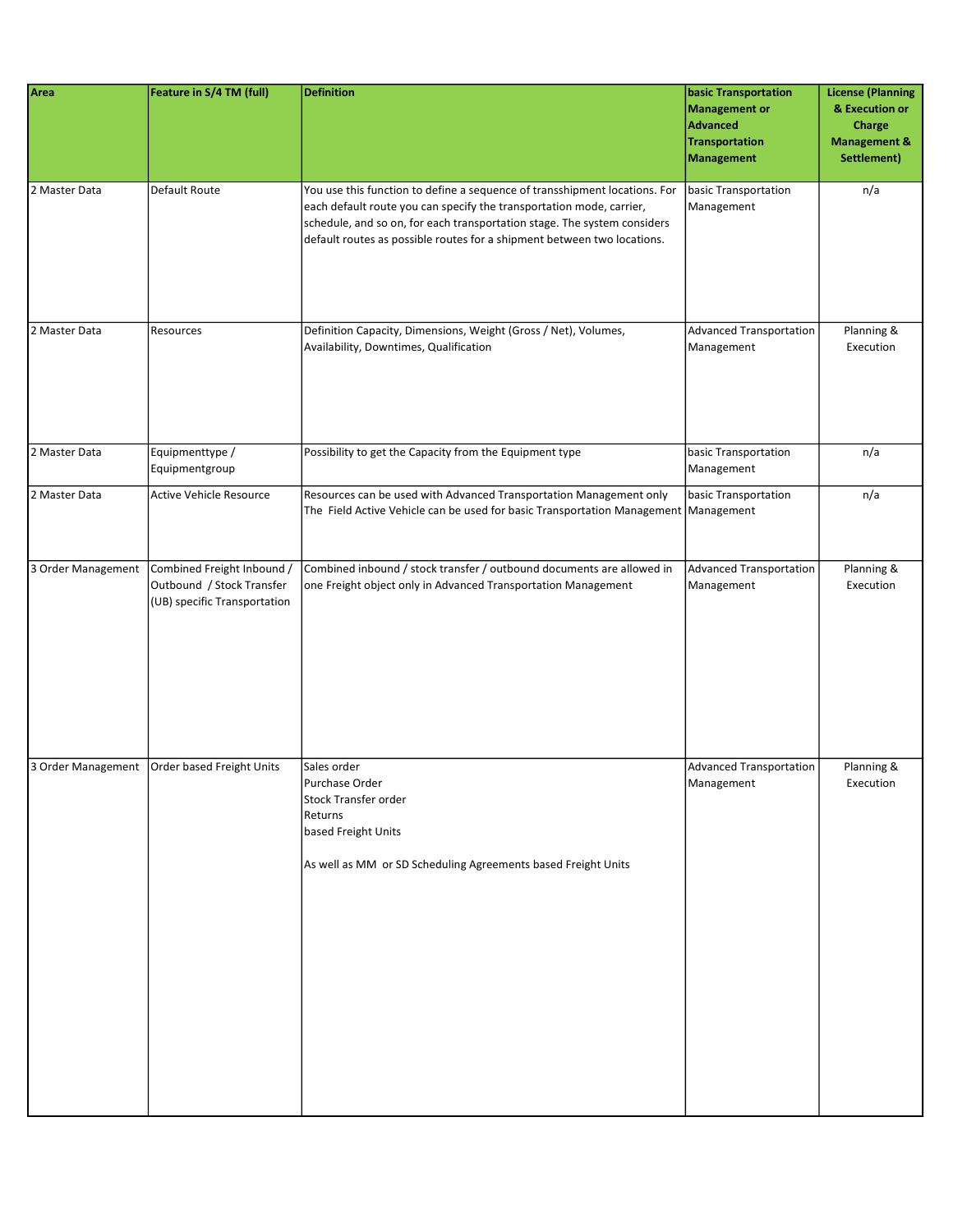| Area               | Feature in S/4 TM (full)                  | <b>Definition</b>                                                                                                                                                                                                                                                                                                                                                                                                                                                                                                                                                                                                        | <b>basic Transportation</b><br>Management or<br>Advanced<br><b>Transportation</b><br>Management | <b>License (Planning</b><br>& Execution or<br>Charge<br><b>Management &amp;</b><br>Settlement) |
|--------------------|-------------------------------------------|--------------------------------------------------------------------------------------------------------------------------------------------------------------------------------------------------------------------------------------------------------------------------------------------------------------------------------------------------------------------------------------------------------------------------------------------------------------------------------------------------------------------------------------------------------------------------------------------------------------------------|-------------------------------------------------------------------------------------------------|------------------------------------------------------------------------------------------------|
| 3 Order Management | Delivery based FU                         | No order specific pre-decessor documents are allowed<br>Only delivery based FUs are possible for basic Transportation Management                                                                                                                                                                                                                                                                                                                                                                                                                                                                                         | basic Transportation<br>Management                                                              | n/a                                                                                            |
| 3 Order Management | Freight Order / Freight<br><b>Booking</b> | Freight Orders and Freight Bookings are available in basic Transportation<br>Management (if not any features out of Advanced Transportation<br>Management is used).<br>Freight Order Creation in basic Transportation Management:<br>manually via transaction<br>- manually via POWL (personal worklist, e.g. Freight Units worklist -> create<br>capacity document)<br>- via Schedules - without Allocations (Report<br>/SCMTMS/MP_SCHED_CREATE_TOR would create a empty FO)<br>- via Webservice (TOR GENERIC IN)<br>- for feature parity we plan to develop the creation via a selection report<br>(not yet available) | basic Transportation<br>Management                                                              | n/a                                                                                            |
| 3 Order Management | Service Order Management                  | TOR Category: Service order from Header or Item can be created out of a<br><b>TOR document</b>                                                                                                                                                                                                                                                                                                                                                                                                                                                                                                                           | Advanced Transportation<br>Management                                                           | Planning &<br>Execution                                                                        |
| 3 Order Management | <b>Forwarding Order</b><br>Management     | <b>Forwarding Order Management</b><br>Features that belong to Forwarding Management                                                                                                                                                                                                                                                                                                                                                                                                                                                                                                                                      | Advanced Transportation<br>Management                                                           | Planning $\overline{\mathcal{L}}$<br>Execution                                                 |
| 3 Order Management | FWO in Shipper Szenario                   | Forwarding Order to create Freight Unit in Shipper Scenario                                                                                                                                                                                                                                                                                                                                                                                                                                                                                                                                                              | Advanced Transportation<br>Management                                                           | Planning &<br>Execution                                                                        |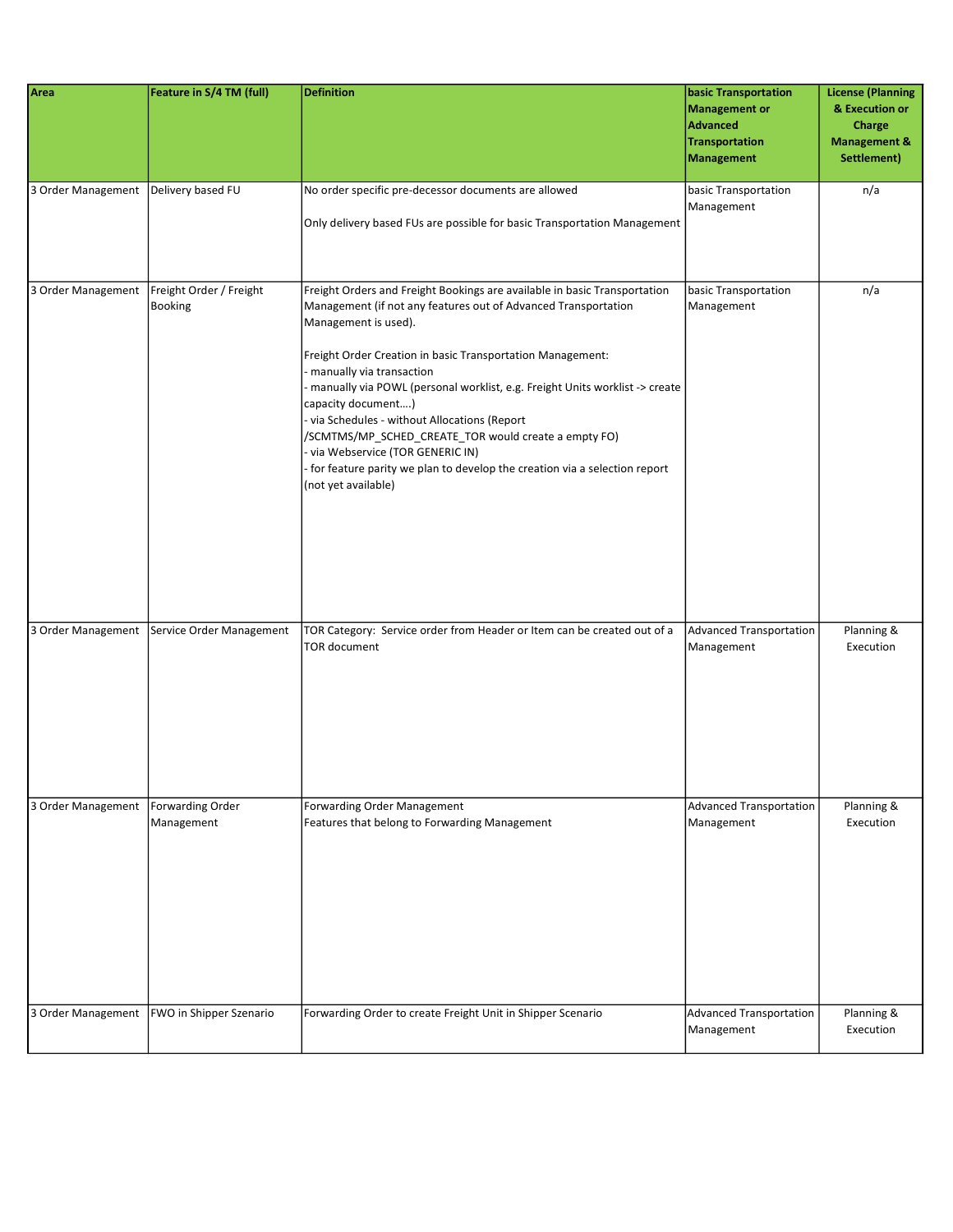| Area               | Feature in S/4 TM (full)                                                                                            | <b>Definition</b>                                                                                                                                                                                                                                                                  | <b>basic Transportation</b><br>Management or<br>Advanced<br>Transportation<br>Management | <b>License (Planning</b><br>& Execution or<br>Charge<br><b>Management &amp;</b><br>Settlement) |
|--------------------|---------------------------------------------------------------------------------------------------------------------|------------------------------------------------------------------------------------------------------------------------------------------------------------------------------------------------------------------------------------------------------------------------------------|------------------------------------------------------------------------------------------|------------------------------------------------------------------------------------------------|
| 3 Order Management | FWO Integration with<br>S/4HANA Credit<br>Management                                                                | With this feature, you can determine the risk of losses on receivables from<br>business partners and make timely and efficient credit decisions. This<br>feature enables you to integrate your forwarding order and forwarding<br>settlement processes with SAP Credit Management. | Advanced Transportation<br>Management                                                    | Planning &<br>Execution                                                                        |
|                    | 3 Order Management   Multi Modal Transports                                                                         | Different modes of transport can be used in basic Transportation<br>Management.<br>Freight Order and Freight Booking can be used in basic Transportation<br>Management                                                                                                             | basic Transportation<br>Management                                                       | n/a                                                                                            |
| 3 Order Management | Air / Ocean / Rail specific<br>functions                                                                            | For example:<br>SOLAS = Verified Gross Mas fields and functions, Air Cargo Security fields<br>and checks,<br>Rule 11 - invoicing carrier on stage level,<br>IATA Code Fields, etc.                                                                                                 | Advanced Transportation<br>Management                                                    | Planning &<br>Execution                                                                        |
| 3 Order Management | Basic Air / Ocean Booking<br>Functionality                                                                          | Only simple mode of transport (air / ocean) booking<br>Exceptions see for certain specific functions which are only available for<br><b>Advanced Transportation Management</b>                                                                                                     | basic Transportation<br>Management                                                       | n/a                                                                                            |
| 3 Order Management | Working with compartments                                                                                           | Compartments in the Freight Order / Freight Booking<br>And Features around compartments, e.g. capacity limitation, dangers<br>goods ckecks                                                                                                                                         | Advanced Transportation<br>Management                                                    | Planning &<br>Execution                                                                        |
| 3 Order Management | FO Short Cut Scenario out of<br>order or deliveries using<br><b>FUBR</b>                                            | Direct Creation of FO out of a delivery using Freight Unit Building Rules.                                                                                                                                                                                                         | Advanced Transportation<br>Management                                                    | Planning &<br>Execution                                                                        |
| 3 Order Management | Manual creation of Cross<br>Delivery Handling Unit,<br>Several Freight Units can be<br>assigned to one Package Item | Only for local Package Item                                                                                                                                                                                                                                                        | basic Transportation<br>Management                                                       | n/a                                                                                            |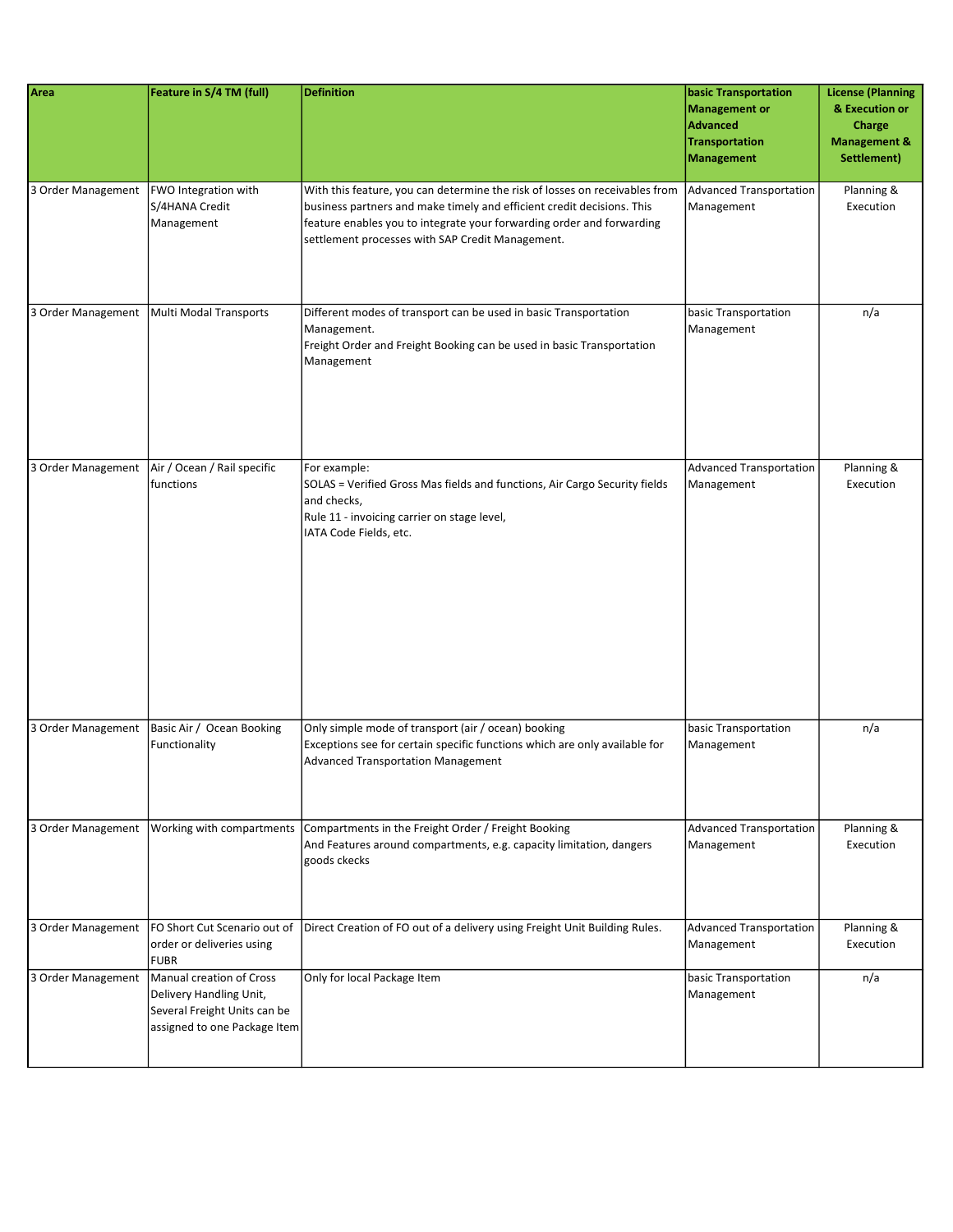| Area               | Feature in S/4 TM (full)                                                      | <b>Definition</b>                                                                                                                                                                                                                                                                                                                                                                                                    | <b>basic Transportation</b><br>Management or<br>Advanced<br><b>Transportation</b><br>Management | <b>License (Planning</b><br>& Execution or<br>Charge<br><b>Management &amp;</b><br>Settlement) |
|--------------------|-------------------------------------------------------------------------------|----------------------------------------------------------------------------------------------------------------------------------------------------------------------------------------------------------------------------------------------------------------------------------------------------------------------------------------------------------------------------------------------------------------------|-------------------------------------------------------------------------------------------------|------------------------------------------------------------------------------------------------|
| 3 Order Management | Container and Package Item<br>as local item in the Freight<br>Order           | Container Item as local item in the Freight Order<br>Package item as local item in Freight Order                                                                                                                                                                                                                                                                                                                     | basic Transportation<br>Management                                                              | n/a                                                                                            |
| 3 Order Management | Seal information in Freight<br>Order                                          | Only seal data as information in the local item in the freight order is<br>available for basic Transportation Management.                                                                                                                                                                                                                                                                                            | basic Transportation<br>Management                                                              | n/a                                                                                            |
| 3 Order Management | Multi Pick / Multi drop<br>Scenario (multiple shipping)<br>receiving points)  | Outbound only:<br>Multiple outbound deliveries can be loaded at one or more shipping points Management<br>and can be delivered to several customers<br>Inbound only:<br>Multiple inbound deliveries can be loaded at different vendors and be<br>delivered to one or more receiving points.<br>It is NOT allowed to have Freight Units from inbound and outbound<br>deliveries combined into the same freight order. | basic Transportation                                                                            | n/a                                                                                            |
| 3 Order Management | Generate delivery items out<br>of packaging material                          | Inventory managed package material used in a package item in TM can<br>lead not only to handling units in LE delivery, but also to additional<br>delivery items, so that they can be posted to the inventory by the goods<br>receipt.                                                                                                                                                                                | basic Transportation<br>Management                                                              | n/a                                                                                            |
| 3 Order Management | Consignment Order                                                             | Usage of the additional hierarchical TOR object consignment order and<br>related functionality (i.e. consignment building profile, etc.)                                                                                                                                                                                                                                                                             | Advanced Transportation<br>Management                                                           | Planning &<br>Execution                                                                        |
| 3 Order Management | Usage of loading or<br>unloading points (technically<br>defined as sub stops) | New hierarchy levels like loading and unlaoding points (belong to<br>Advanced Shipping and Receiving, see customizing).                                                                                                                                                                                                                                                                                              | basic Transportation<br>Management                                                              | n/a                                                                                            |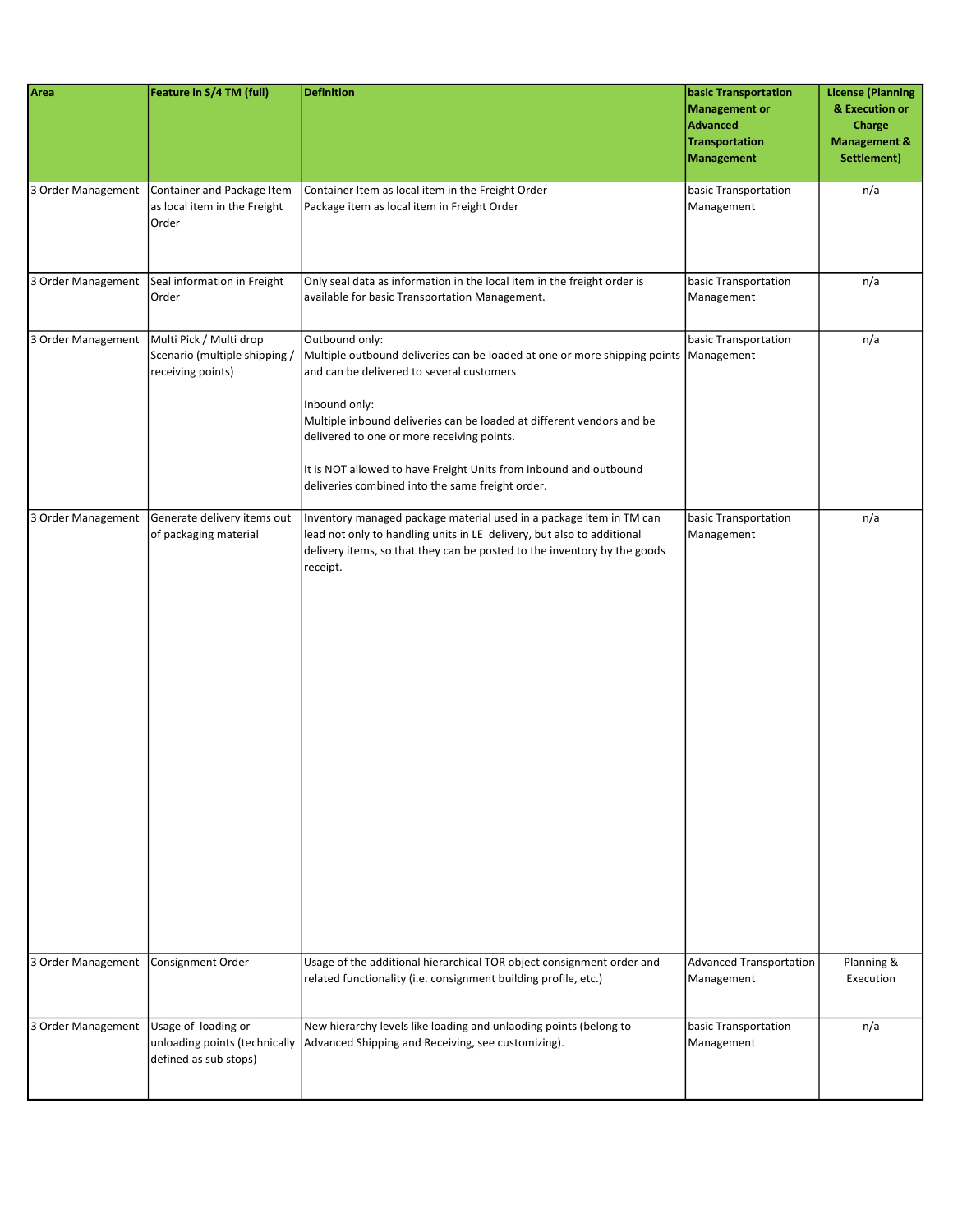| Area       | Feature in S/4 TM (full)                                   | <b>Definition</b>                                                                                                                                                                                                    | <b>basic Transportation</b><br>Management or<br>Advanced<br>Transportation<br>Management | <b>License (Planning</b><br>& Execution or<br>Charge<br><b>Management &amp;</b><br>Settlement) |
|------------|------------------------------------------------------------|----------------------------------------------------------------------------------------------------------------------------------------------------------------------------------------------------------------------|------------------------------------------------------------------------------------------|------------------------------------------------------------------------------------------------|
|            | 3 Order Management   Error Handling in Freight<br>Document | When faulty Data comes in via ASN, this data is saved for later, manual<br>correction in the Freight Order and Consignment Order in terms of saving<br>"as much as possible" data                                    | Advanced Transportation<br>Management                                                    | Planning &<br>Execution                                                                        |
| 4 Planning | <b>Business Shares</b>                                     | Business shares are optimization options for the carrier selection. The<br>system takes into account business shares during the automatic carrier<br>selection                                                       | Advanced Transportation<br>Management                                                    | Planning &<br>Execution                                                                        |
| 4 Planning | Allocations                                                | The check against transportation allocations is an optimization option that<br>you can use as part of both the manual and automatic carrier selection.                                                               | Advanced Transportation<br>Management                                                    | Planning &<br>Execution                                                                        |
| 4 Planning | <b>Selection Profiles</b>                                  | A user-specific grouping of business documents that is taken into account<br>during transportation Planning.                                                                                                         | basic Transportation<br>Management                                                       | n/a                                                                                            |
| 4 Planning | <b>Planning Profiles</b>                                   | General Usage of Planning Profile is allowed for basic Transportation<br>Management<br>Exceptions to this are specifically defined here in the Planning area, some<br>are:<br>Incompatibilities<br>Vehicle resources | basic Transportation<br>Management                                                       | n/a                                                                                            |
| 4 Planning | Incompatibilities                                          | Incompatibilities in Planning                                                                                                                                                                                        | Advanced Transportation<br>Management                                                    | Planning &<br>Execution                                                                        |
| 4 Planning | <b>Transportation Units</b>                                | <b>Transportation Units</b><br>Rail-, Trailer-, Container-, Package Unit etc.<br>where a separate capacity document can be created                                                                                   | Advanced Transportation<br>Management                                                    | Planning &<br>Execution                                                                        |
| 4 Planning | Planning in Transportation<br>Units                        | All TM processes which depend on the usage of the SCM Optimizer                                                                                                                                                      | Advanced Transportation<br>Management                                                    | Planning &<br>Execution                                                                        |
| 4 Planning | Manual Planning of FU into a<br>Freight Order              | Plan Freight Order by assigning Freight Units (INSERT Button). Freight Units<br>can either be derived from outbound OR inbound deliveries.<br>It is as well possible to plan manually via personal worklists POWL    | basic Transportation<br>Management                                                       | n/a                                                                                            |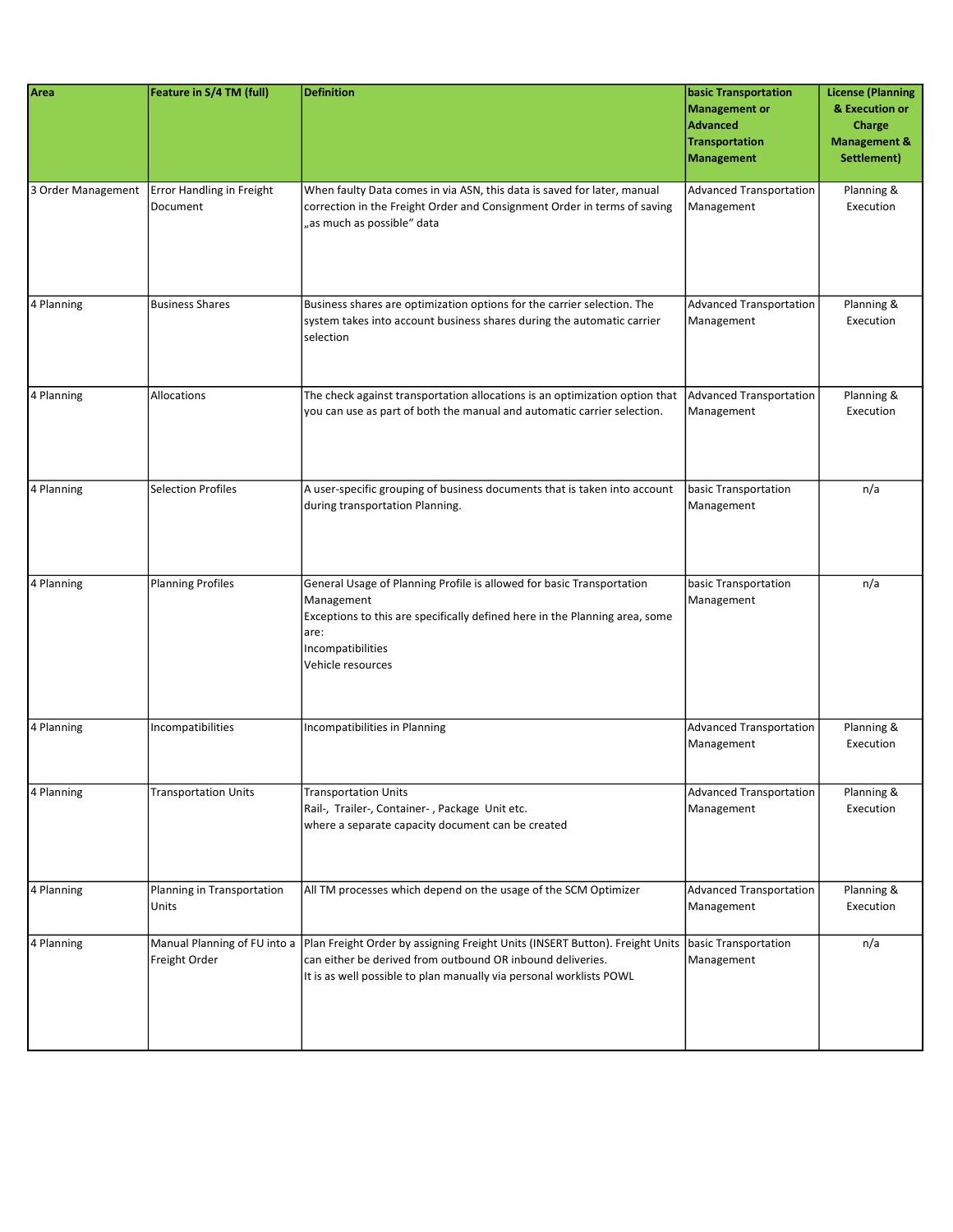| Area       | Feature in S/4 TM (full)                                                 | <b>Definition</b>                                                                                                                                                               | <b>basic Transportation</b><br>Management or<br>Advanced<br>Transportation<br>Management | <b>License (Planning</b><br>& Execution or<br>Charge<br><b>Management &amp;</b><br>Settlement) |
|------------|--------------------------------------------------------------------------|---------------------------------------------------------------------------------------------------------------------------------------------------------------------------------|------------------------------------------------------------------------------------------|------------------------------------------------------------------------------------------------|
| 4 Planning | <b>Transportation Planning</b><br>Cockpit                                | All Features which belong to the Transportation Planning Cockpit<br>For Example: Gantt Charts, Map based Planning, Load Planning, Scheduling   Management<br>with VSS           | Advanced Transportation                                                                  | Planning &<br>Execution                                                                        |
| 4 Planning | Fixed loading / unloading<br>durations                                   | Supports fixed durations for loading and unloading cargo at each stop                                                                                                           | basic Transportation<br>Management                                                       | n/a                                                                                            |
| 4 Planning | Flexible stop duration                                                   | Supports variable durations for loading and unloading cargo at each stop.<br>New activity types for preparing and finalizing each stop help to improve<br>scheduling precision. | Advanced Transportation<br>Management                                                    | Planning &<br>Execution                                                                        |
| 4 Planning | <b>VSS Scheduling</b>                                                    | Scheduling in via VSS Scheduler                                                                                                                                                 | Advanced Transportation<br>Management                                                    | Planning &<br>Execution                                                                        |
| 4 Planning | Embedded Scheduling with<br><b>ABAP Scheduler (Scheduling</b><br>Engine) | Scheduling can be done without optimizer engines. Scheduling Constraints<br>are not supported using Embedded Scheduling.                                                        | basic Transportation<br>Management                                                       | n/a                                                                                            |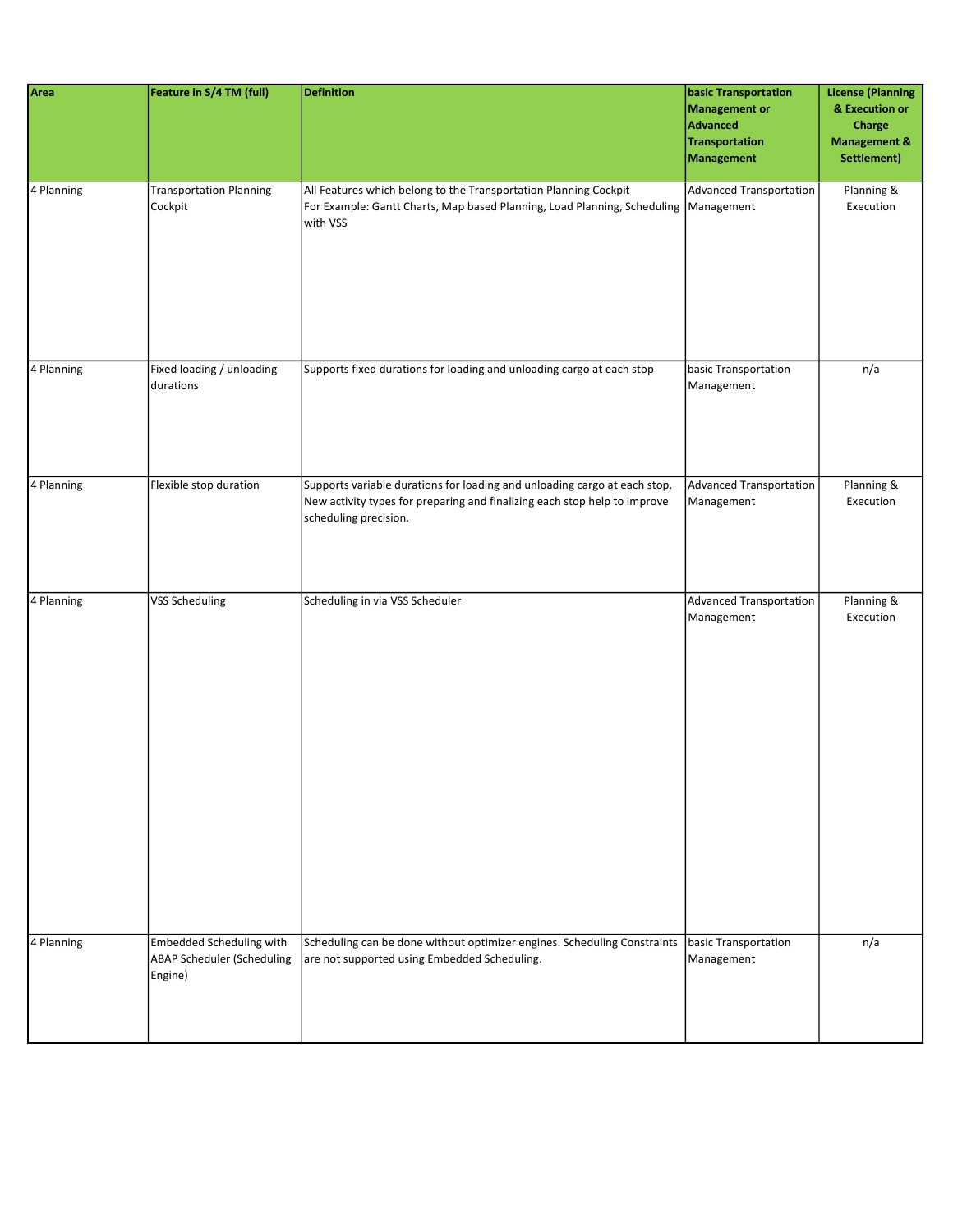| Area       | Feature in S/4 TM (full)                                                        | <b>Definition</b>                                                                                                                                                                                                                                                                                                                                                                                                                         | <b>basic Transportation</b><br>Management or<br><b>Advanced</b><br>Transportation<br>Management | <b>License (Planning</b><br>& Execution or<br>Charge<br><b>Management &amp;</b><br>Settlement) |
|------------|---------------------------------------------------------------------------------|-------------------------------------------------------------------------------------------------------------------------------------------------------------------------------------------------------------------------------------------------------------------------------------------------------------------------------------------------------------------------------------------------------------------------------------------|-------------------------------------------------------------------------------------------------|------------------------------------------------------------------------------------------------|
| 4 Planning | <b>Transportation Proposal</b>                                                  | <b>Transportation Proposal in Transportation Planning</b>                                                                                                                                                                                                                                                                                                                                                                                 | <b>Advanced Transportation</b><br>Management                                                    | Planning &<br>Execution                                                                        |
| 4 Planning | Map Based Planning                                                              | Map Based Planning or Map Display.<br>Both are based on the Visual Business (VB) UI5 Control, which does not<br>need separate license.                                                                                                                                                                                                                                                                                                    | <b>Advanced Transportation</b><br>Management                                                    | Planning &<br>Execution                                                                        |
| 4 Planning | <b>Gantt Chart</b>                                                              | Transportation Cockpit using planning with GanttChart                                                                                                                                                                                                                                                                                                                                                                                     | Advanced Transportation<br>Management                                                           | Planning &<br>Execution                                                                        |
| 4 Planning | Integration to geographical<br>information system                               | The geographical information system (GIS) can be used to display maps,<br>determine geo-coordinates, and distances and durations.<br>The customer can build above integration to GIS itself in its project. SAP<br>recommends using HANA spatial services (HSS) to determine geo-<br>coordinates, distances and durations. The customer needs to license HSS<br>separately.<br>The integration from TM to HSS is supported with basic TM. | basic Transportation<br>Management                                                              | n/a                                                                                            |
| 4 Planning | Manual Entry of Distance /<br>Duration (Transportation<br>Lane / Default Route) | As input for the ABAP scheduling engine                                                                                                                                                                                                                                                                                                                                                                                                   | basic Transportation<br>Management                                                              | n/a                                                                                            |
| 4 Planning | <b>VSR Optimization</b>                                                         | VSR Optimier - SCM Optimizer (Installation)                                                                                                                                                                                                                                                                                                                                                                                               | Advanced Transportation<br>Management                                                           | Planning &<br>Execution                                                                        |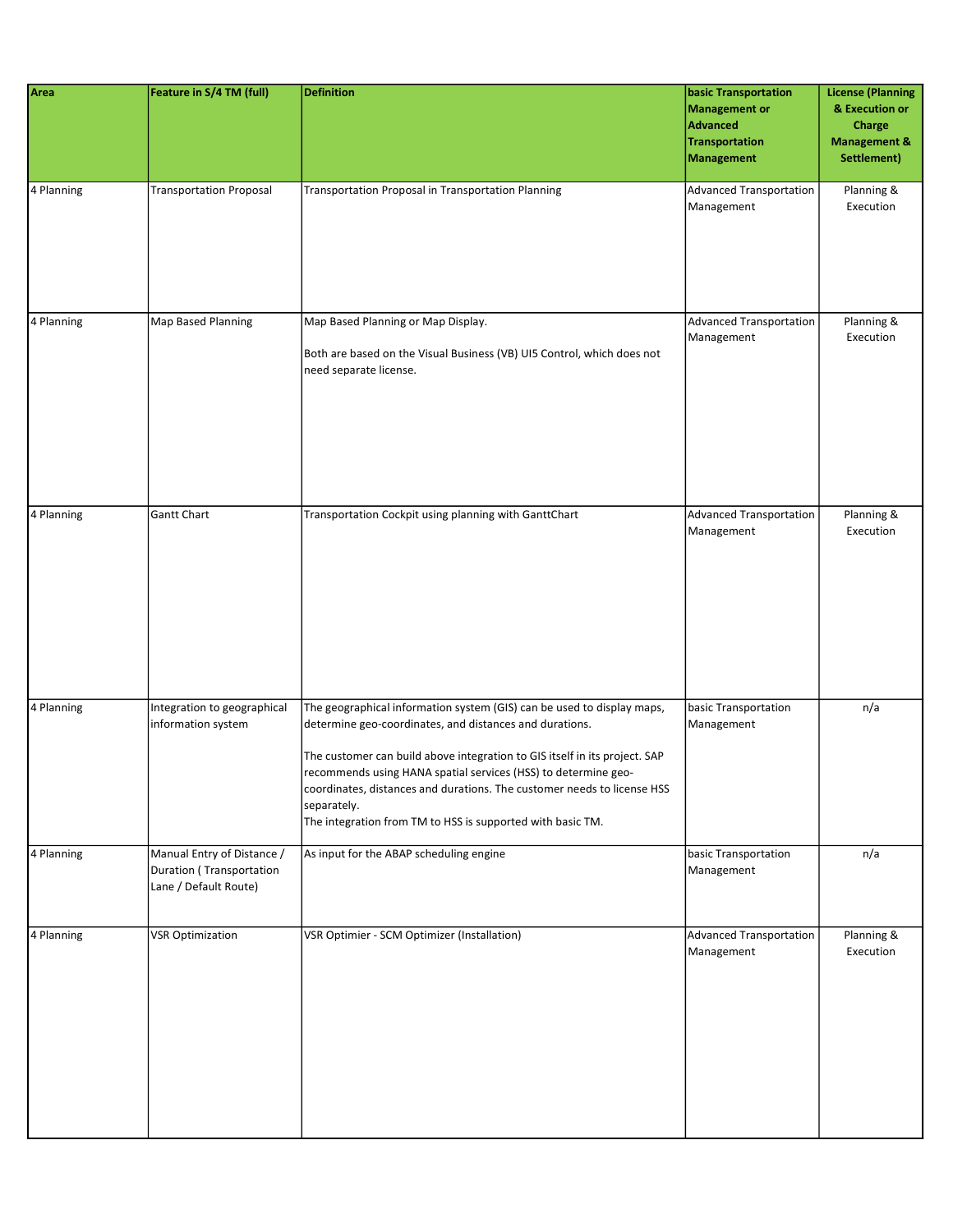| Area       | Feature in S/4 TM (full)                                                        | <b>Definition</b>                                                                                                                                                                                                                                                                                                                          | <b>basic Transportation</b><br>Management or<br><b>Advanced</b><br><b>Transportation</b><br><b>Management</b> | <b>License (Planning</b><br>& Execution or<br>Charge<br><b>Management &amp;</b><br>Settlement) |
|------------|---------------------------------------------------------------------------------|--------------------------------------------------------------------------------------------------------------------------------------------------------------------------------------------------------------------------------------------------------------------------------------------------------------------------------------------|---------------------------------------------------------------------------------------------------------------|------------------------------------------------------------------------------------------------|
| 4 Planning | Automatic Load Planning                                                         | You can plan the loading space of box trucks, trailers, semi-trailers, and<br>containers in the transportation cockpit or directly in business documents<br>(Road freight order, Trailer unit and Container unit). Planning is carried out<br>at the item level.                                                                           | Advanced Transportation<br>Management                                                                         | Planning &<br>Execution                                                                        |
| 4 Planning | Load Planning 3D<br>Visualisierung                                              | In both the transportation cockpit and in the freight order, you can check<br>the results of load Planning as a 3D load plan.                                                                                                                                                                                                              | Advanced Transportation<br>Management                                                                         | Planning &<br>Execution                                                                        |
| 4 Planning | Automatic Load<br>Consolidation                                                 | You can use this function to optimize the distribution of freight units and<br>package units to the following resources: trucks, containers, trailers, and<br>railcars.                                                                                                                                                                    | Advanced Transportation<br>Management                                                                         | Planning &<br>Execution                                                                        |
| 4 Planning | Package Building (PB)                                                           | System uses PB to build packaging hierarchy.<br>Note: As of OP2020, this functionality is offered via Unified Package<br>Building (UPB).                                                                                                                                                                                                   | <b>Advanced Transportation</b><br>Management                                                                  | Planning &<br>Execution                                                                        |
| 4 Planning | Package Building Optimizer<br>(PBO)                                             | System uses package building (PB) to build packaging hierarchy. PB can be<br>configured to use the PBO to determine x/y/z positions and orientations of<br>products on mixed pallets (mixed = multiple products and/or multiple<br>customers).<br>Note: As of OP2020, this functionality is offered via Unified Package<br>Building (UPB). | Advanced Transportation<br>Management                                                                         | Planning &<br>Execution                                                                        |
| 4 Planning | <b>Unified Package Building</b><br>(PB) and Package Building<br>Optimizer (PBO) | System uses UPB and PB to build packaging hierarchy. PB can be<br>(UPB) Using Package Building configured to use the package building optimizer (PBO) to determine $x/y/z$<br>positions and orientations of products on mixed pallets (mixed = multiple<br>products and/or multiple customers).                                            | Advanced Transportation<br>Management                                                                         | Planning &<br>Execution                                                                        |
| 4 Planning | Unified Package Building<br>(UPB) Using Packaging<br>Specification (PS)         | System uses UPB and PS to build packaging hierarchy.                                                                                                                                                                                                                                                                                       | basic Transportation<br>Management                                                                            |                                                                                                |
| 4 Planning | <b>Unified Package Building</b><br>(UPB) Using Packing<br>Instruction (PI)      | System uses UPB and PI to build packaging hierarchy.                                                                                                                                                                                                                                                                                       | basic Transportation<br>Management                                                                            |                                                                                                |
| 4 Planning | Carrier Selection (manually)                                                    | Enter a carrier in the freight order manually.                                                                                                                                                                                                                                                                                             | basic Transportation<br>Management                                                                            | n/a                                                                                            |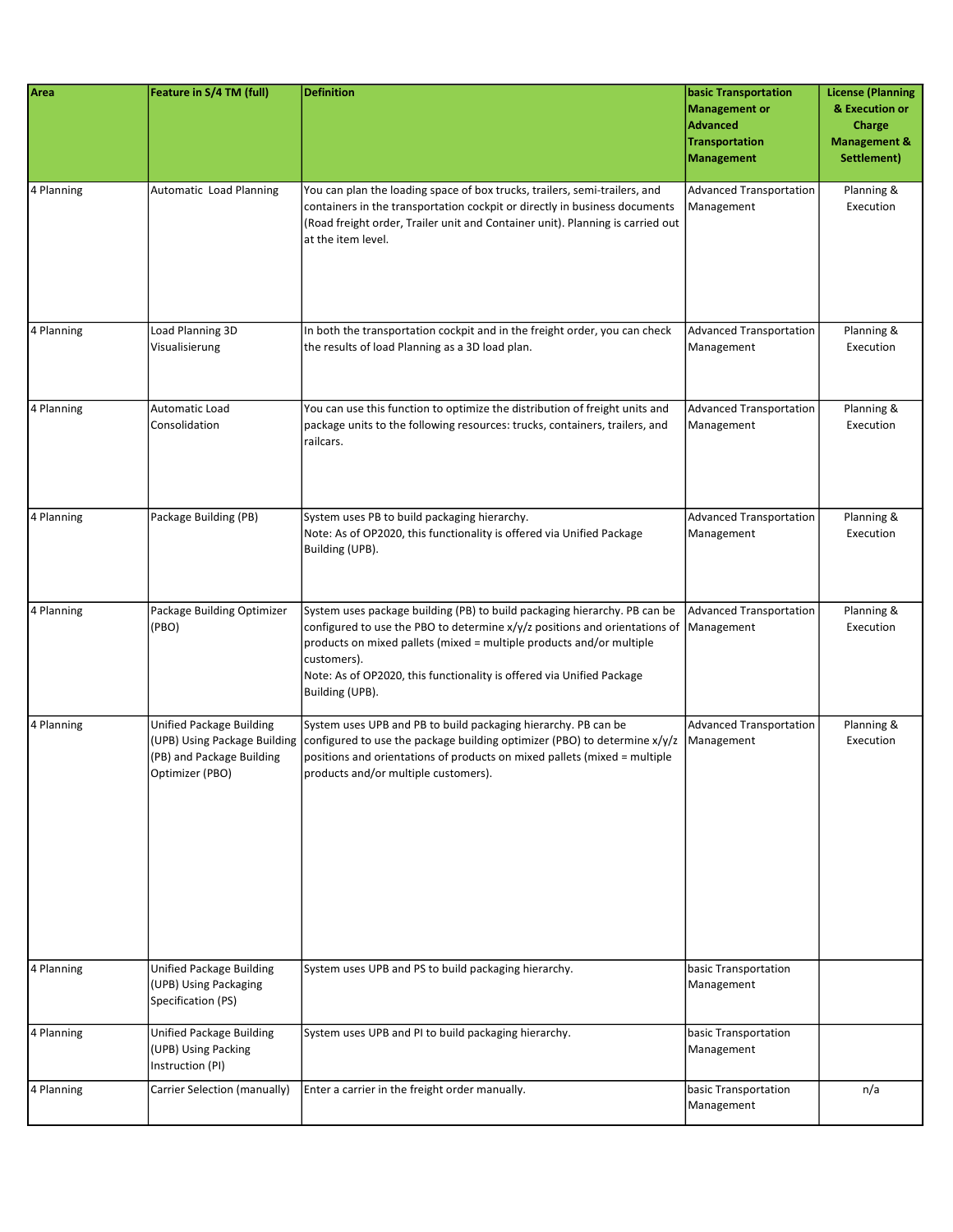| Area                                  | Feature in S/4 TM (full)                             | <b>Definition</b>                                                                                                                                                                                                                                                                                                                                                                      | <b>basic Transportation</b><br><b>Management or</b><br><b>Advanced</b><br><b>Transportation</b><br><b>Management</b> | <b>License (Planning</b><br>& Execution or<br>Charge<br><b>Management &amp;</b><br>Settlement) |
|---------------------------------------|------------------------------------------------------|----------------------------------------------------------------------------------------------------------------------------------------------------------------------------------------------------------------------------------------------------------------------------------------------------------------------------------------------------------------------------------------|----------------------------------------------------------------------------------------------------------------------|------------------------------------------------------------------------------------------------|
| 4 Planning                            | <b>Automatic Carrier Selection</b>                   | Automatic Carrier Selection<br>Carrier Ranking Lists (with more than one carrier)                                                                                                                                                                                                                                                                                                      | <b>Advanced Transportation</b><br>Management                                                                         | Planning &<br>Execution                                                                        |
| 4 Planning                            | Driver as Information in<br>Freight Order            | Driver as Description in Freight Order (Driver tab) without Master Data /<br>Driver ID<br>Cannot be used for driver management (e.g. Planning or any checks)                                                                                                                                                                                                                           | basic Transportation<br>Management                                                                                   | n/a                                                                                            |
| 4 Planning                            | <b>Driver Management</b>                             | If you work with vehicle resources and drivers, you can assign drivers to<br>freight orders and take them into account during Planning.                                                                                                                                                                                                                                                | <b>Advanced Transportation</b><br>Management                                                                         | Planning &<br>Execution                                                                        |
| 4 Planning                            | <b>SAP Direct Distribution</b><br>Last Mile Delivery | The integration into SAP Direct Distribution is availalbe in basic TM for<br>customers which have licensed SDD.<br>They will be able to use:<br>the Vehicle Resource<br>Driver Management                                                                                                                                                                                              | basic Transportation<br>Management                                                                                   |                                                                                                |
| 4 Planning                            | Normalized Quantity<br>Features                      | With this feature you can use normalized load consumption quantities and<br>normalized capacities to optimize the usage of loading space. For example,<br>you can convert europallets and pallet cages into loading meters and<br>specify the capacity of a truck as a normalized capacity.<br>All features around normalized quantities require Advanced Transportation<br>Management | Advanced Transportation<br>Management                                                                                | Planning &<br>Execution                                                                        |
| 5 Freight Execution<br>and Monitoring | <b>Direct Subcontracting</b>                         | This is TM Subcontracting<br>Enter Carrier manually into the Freight Document and subcontract directly<br>B2B Message is used for direct subcontracting, it contains already as well<br>the subcontract confirmation                                                                                                                                                                   | basic Transportation<br>Management                                                                                   | n/a                                                                                            |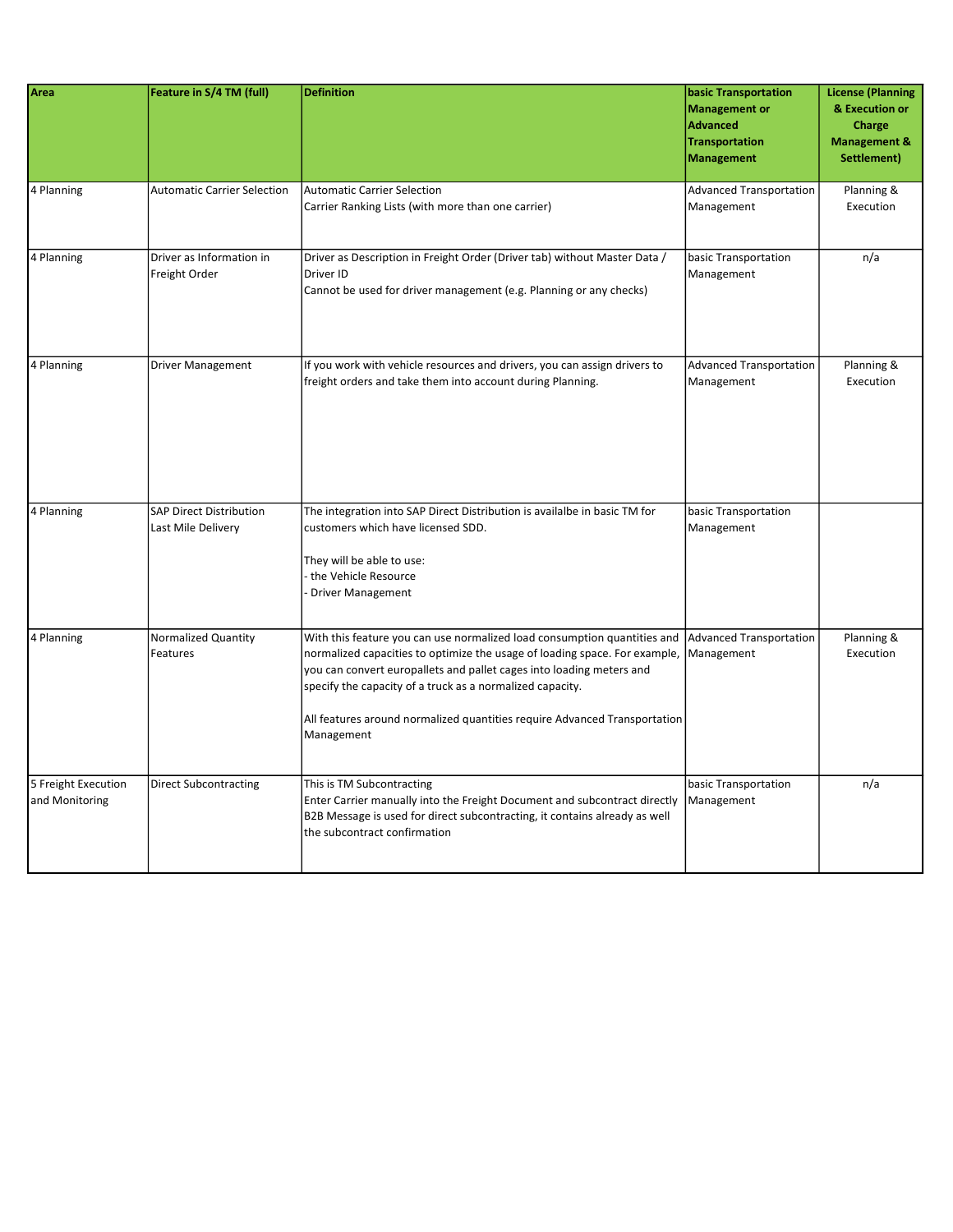| Area                                  | Feature in S/4 TM (full)                                    | <b>Definition</b>                                                                                                                                                                                                                                                                    | <b>basic Transportation</b><br><b>Management or</b><br><b>Advanced</b><br><b>Transportation</b><br><b>Management</b> | <b>License (Planning</b><br>& Execution or<br><b>Charge</b><br><b>Management &amp;</b><br>Settlement) |
|---------------------------------------|-------------------------------------------------------------|--------------------------------------------------------------------------------------------------------------------------------------------------------------------------------------------------------------------------------------------------------------------------------------|----------------------------------------------------------------------------------------------------------------------|-------------------------------------------------------------------------------------------------------|
| 5 Freight Execution<br>and Monitoring | <b>Shipment Tendering</b><br><b>Direct Tendering</b>        | Starting of the Tendering Prozess in Freight Document<br>Carrier can be selected manually (if ranking list is used, only on carrier is<br>allowed in ranking list)<br>Charge Calculation for tendering: Tendering Profile ist set that only price<br>limit is transferred to carrier | basic Transportation<br>Management                                                                                   | n/a                                                                                                   |
| 5 Freight Execution<br>and Monitoring |                                                             | Carrier Response to spot bids Carrier can confirm or change data like rates / time slots etc. for delivery                                                                                                                                                                           | Advanced Transportation<br>Management                                                                                | Planning &<br>Execution                                                                               |
| 5 Freight Execution<br>and Monitoring | Peer to Peer Tendering<br><b>Broadcast Tendering</b>        | Tendering via LBN or without LBN:<br>Peer to Peer Tendering<br><b>Broadcast Tendering</b>                                                                                                                                                                                            | <b>Advanced Transportation</b><br>Management                                                                         | Planning &<br>Execution                                                                               |
| 5 Freight Execution<br>and Monitoring | <b>Award Confirmation (for</b><br>Tendering)<br>Manual only | Manual Award Confirmation is possible in basic Transportation<br>Management<br>Award Confirmation which is possible to be customized / integrated via<br>Agreement RFQs and Quotations (as well with Webservices) is only<br>possible with Advanced Transportation Management.       | basic Transportation<br>Management                                                                                   | n/a                                                                                                   |
| 5 Freight Execution<br>and Monitoring | Delivery Proposal out of TM                                 | Interactive Delivery triggering out of:<br>Freight Document manually<br>out of TM Planning Cockpit<br>out of POWL ' Overview Transportation Requirements'<br>out of ERP Logistic Integration -> create deliveries in ERP                                                             | <b>Advanced Transportation</b><br>Management                                                                         | Planning &<br>Execution                                                                               |
| 5 Freight Execution<br>and Monitoring | Background Job to trigger<br>delivery creation              | Batch Job to trigger delivery creation<br>Report /SCMTMS/DLV_BATCH                                                                                                                                                                                                                   | <b>Advanced Transportation</b><br>Management                                                                         | Planning &<br>Execution                                                                               |
| 5 Freight Execution<br>and Monitoring | Delivery Split                                              | Delivery Split which could originate from changes in TM or another<br>application like EWM, LE, SD, MM                                                                                                                                                                               | basic Transportation<br>Management                                                                                   | n/a                                                                                                   |
| 5 Freight Execution<br>and Monitoring | Delivery Update                                             | Delivery update due to:<br>Status update<br>Date Update<br>Trigger Posting of goods movement                                                                                                                                                                                         | basic Transportation<br>Management                                                                                   | n/a                                                                                                   |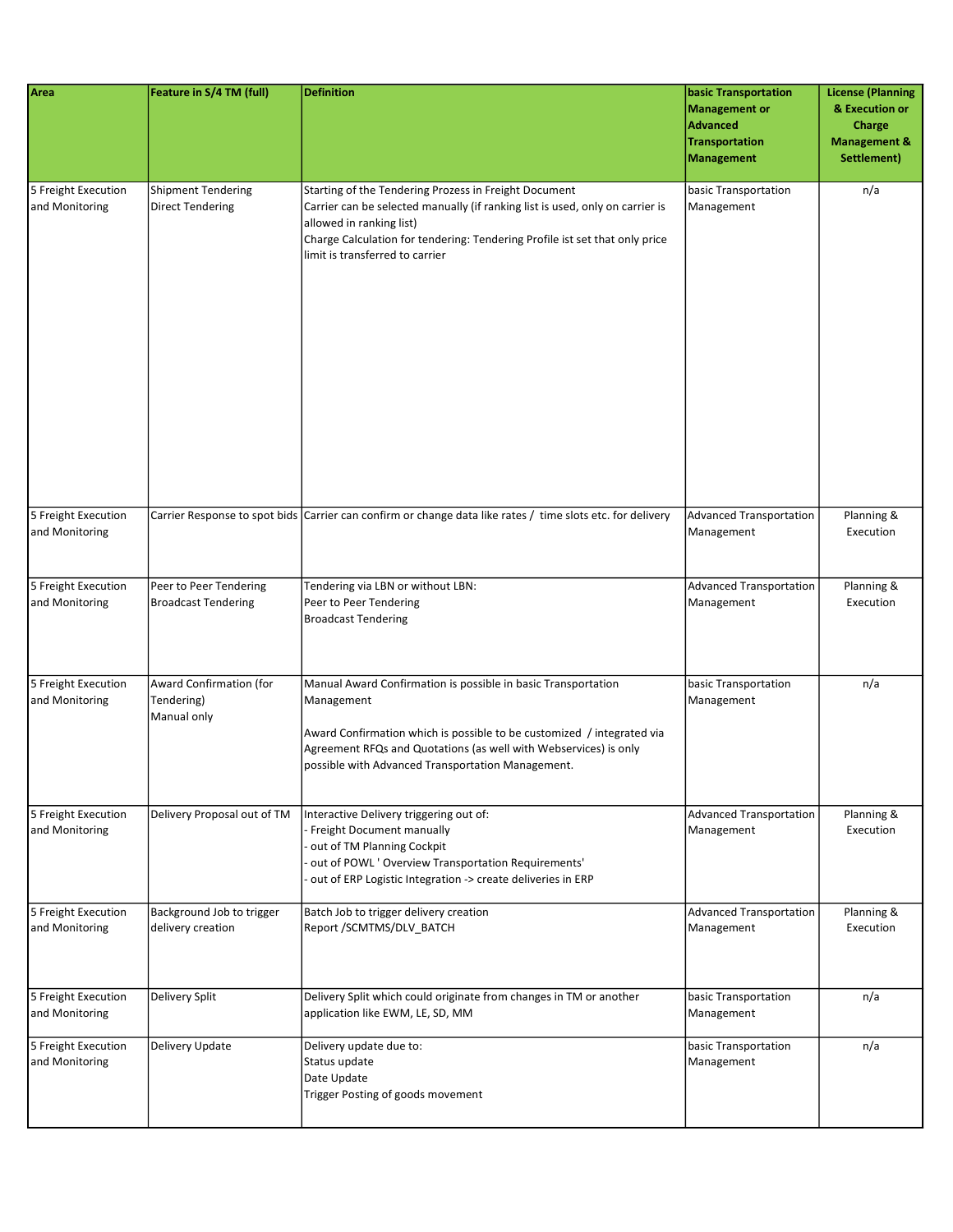| Area                                  | Feature in S/4 TM (full)                                    | <b>Definition</b>                                                                                                                                                                                                                                                                                                                                                                                                     | basic Transportation<br><b>Management or</b><br><b>Advanced</b><br><b>Transportation</b><br><b>Management</b> | <b>License (Planning</b><br>& Execution or<br>Charge<br><b>Management &amp;</b><br>Settlement) |
|---------------------------------------|-------------------------------------------------------------|-----------------------------------------------------------------------------------------------------------------------------------------------------------------------------------------------------------------------------------------------------------------------------------------------------------------------------------------------------------------------------------------------------------------------|---------------------------------------------------------------------------------------------------------------|------------------------------------------------------------------------------------------------|
| 5 Freight Execution<br>and Monitoring | Delivery Update -> Quantity<br>Adjustments                  | Delivery Update due to quantity changes                                                                                                                                                                                                                                                                                                                                                                               | basic Transportation<br>Management                                                                            | n/a                                                                                            |
| 5 Freight Execution<br>and Monitoring | <b>Status Management</b>                                    | Status Handling in Transportation Management                                                                                                                                                                                                                                                                                                                                                                          | basic Transportation<br>Management                                                                            | n/a                                                                                            |
| 5 Freight Execution<br>and Monitoring | <b>Discrepancies</b>                                        | Usage of Discepancies in Freight Document                                                                                                                                                                                                                                                                                                                                                                             | <b>Advanced Transportation</b><br>Management                                                                  | Planning &<br>Execution                                                                        |
| 5 Freight Execution<br>and Monitoring | <b>Transportation Execution</b><br>without Event Management | Local Execution Tab in Freight Documents with local events, no integration<br>with SAP Event Management                                                                                                                                                                                                                                                                                                               | basic Transportation<br>Management                                                                            | n/a                                                                                            |
| 5 Freight Execution<br>and Monitoring | Integration into SAP EHS<br>Management, product safety      | The dangerous goods functions in Transportation Management (TM)<br>enables you to transport dangerous goods (DG) in compliance with<br>international regulations.                                                                                                                                                                                                                                                     | basic Transportation<br>Management                                                                            | n/a                                                                                            |
| 5 Freight Execution<br>and Monitoring | Dangerous Goods<br>Management:<br>Exceptions                | Specific TM Development for Dangerous Goods such as:<br>1000 Points Rule<br>Shipper's Declaration                                                                                                                                                                                                                                                                                                                     | <b>Advanced Transportation</b><br>Management                                                                  | Planning &<br>Execution                                                                        |
| 5 Freight Execution<br>and Monitoring | Logistics Integration with<br><b>Product Compliance</b>     | The compliance functions in Transportation Management<br>Checking of all compliance-relevant products to determine whether road<br>transport processing is allowed as it pertains to dangerous goods<br>regulations<br>Blocking of transportation demands and freight orders if no compliant<br>road transport is possible<br>New field "Dangerous Goods Status" for identifying items with dangerous<br>goods issues | <b>Advanced Transportation</b><br>Management                                                                  | Planning &<br>Execution                                                                        |
| 6 Contract<br>Management              | <b>Service Product Catalog</b>                              | You can use a service product catalog to capture the services that you<br>make available to your customer. A catalog acts as a template from which<br>your customer can pick and choose, according to their business needs.                                                                                                                                                                                           | <b>Advanced Transportation</b><br>Management                                                                  | Planning &<br>Execution                                                                        |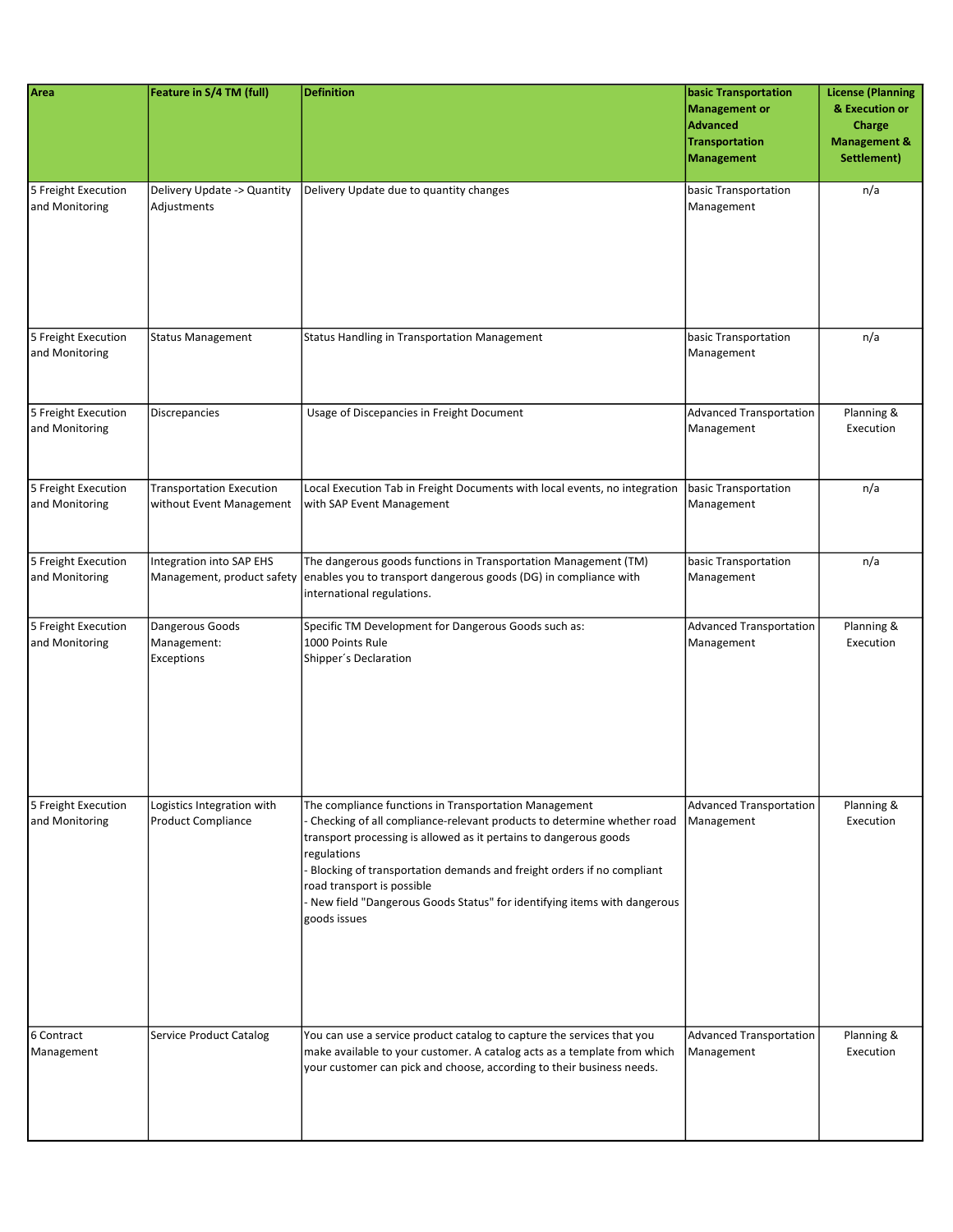| Area                     | Feature in S/4 TM (full)                    | <b>Definition</b>                                                                                                                                                                                                                                                                                                                                                                                                                                                                                                                                                                                                                                                                                                                                                                                                                                 | <b>basic Transportation</b><br><b>Management or</b><br><b>Advanced</b><br><b>Transportation</b><br><b>Management</b> | <b>License (Planning</b><br>& Execution or<br>Charge<br><b>Management &amp;</b><br>Settlement) |
|--------------------------|---------------------------------------------|---------------------------------------------------------------------------------------------------------------------------------------------------------------------------------------------------------------------------------------------------------------------------------------------------------------------------------------------------------------------------------------------------------------------------------------------------------------------------------------------------------------------------------------------------------------------------------------------------------------------------------------------------------------------------------------------------------------------------------------------------------------------------------------------------------------------------------------------------|----------------------------------------------------------------------------------------------------------------------|------------------------------------------------------------------------------------------------|
| 6 Contract<br>Management | <b>Forwarding Management</b><br>LSP Senario | <b>Forwarding Management</b><br>Forwarding Agreement Management<br><b>Forwarding Agreement Quotation Management</b>                                                                                                                                                                                                                                                                                                                                                                                                                                                                                                                                                                                                                                                                                                                               | <b>Advanced Transportation</b><br>Management                                                                         | Planning &<br>Execution                                                                        |
| 6 Contract<br>Management | <b>Freight Agreements</b>                   | Only Freight Agreements can be used. Freight Agreement Quotations are<br>not allowed in basic Transportation Management                                                                                                                                                                                                                                                                                                                                                                                                                                                                                                                                                                                                                                                                                                                           | basic Transportation<br>Management                                                                                   | n/a                                                                                            |
| 6 Contract<br>Management | <b>Strategic Freight</b><br>Procurement     | System support to investigate the best rates from carriers to transport<br>items between specific locations (trade lanes) and then to agree a contract   Management<br>(agreement) with the carriers.<br>Contains features to request rate quotations, evaluate responses, and<br>award the transportation business to carriers.                                                                                                                                                                                                                                                                                                                                                                                                                                                                                                                  | <b>Advanced Transportation</b>                                                                                       | Charge Mgmt &<br>Settlement                                                                    |
| 6 Contract<br>Management | <b>External Agreements - SMC3</b>           | This function allows Transportation Management (TM) to use agreements<br>stored in an external system when calculating transportation charges.<br>When processing the calculation sheet and checking the relevant rates, the<br>TM system connects to the external system to determine the rates. TM can<br>obtain accurate rates or estimated rates from the external system,<br>depending on whether you specify the reference number of the external<br>system's agreement.                                                                                                                                                                                                                                                                                                                                                                    | <b>Advanced Transportation</b><br>Management                                                                         | Charge Mgmt &<br>Settlement                                                                    |
| 6 Contract<br>Management | Freight Agreement workflow                  | You can enable an approval workflow for the release of agreements. You<br>can specify that you want the system to notify an approver when you<br>request approval for the release of an agreement. You can also specify<br>whether you can edit agreements during the approval workflow. In<br>agreements with multiple parties, only one approver must approve the<br>release of the agreement                                                                                                                                                                                                                                                                                                                                                                                                                                                   | <b>Advanced Transportation</b><br>Management                                                                         | Planning &<br>Execution                                                                        |
| 6 Contract<br>Management | Freight Agreement version<br>management     | You can generate different versions of agreements, with the same validity<br>period or with mutually exclusive validity periods. Agreement versions<br>ensure that you do not need to create a new agreement when an<br>agreement's validity period expires or the details of an agreement change<br>depending on the time period. Note that you can have only one released<br>agreement version with the same validity period or an overlapping validity<br>period but can have multiple released agreement versions with mutually<br>exclusive validity periods. You can revert to an earlier agreement version<br>by deactivating the released version and releasing the earlier version. You<br>can also delete agreement versions. The Versions tab page contains a list<br>of the agreement versions, including the status of each version. | <b>Advanced Transportation</b><br>Management                                                                         | Planning &<br>Execution                                                                        |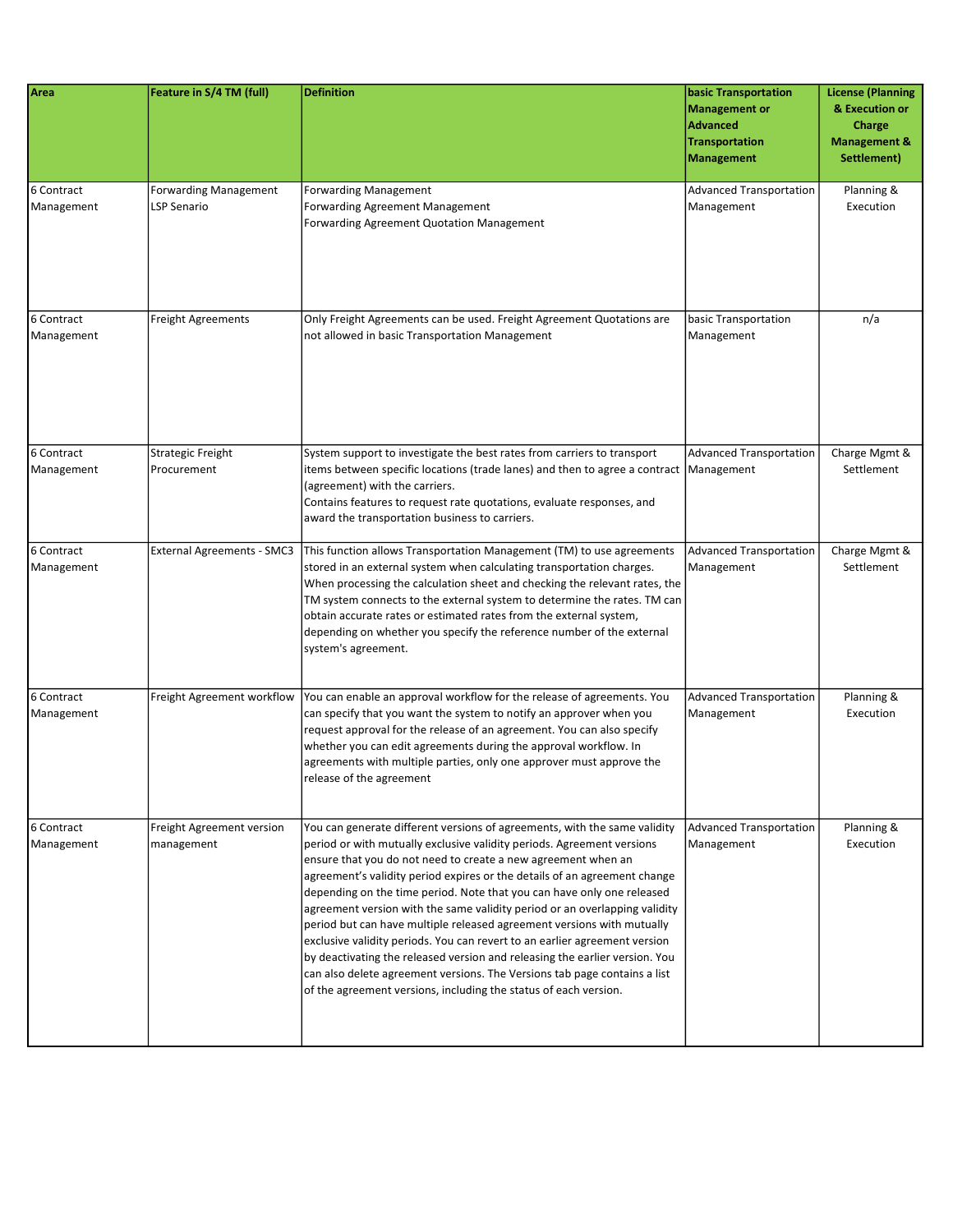| Area                                   | Feature in S/4 TM (full)                                                                                                   | <b>Definition</b>                                                                                                                                                                                                                                                                                                                                                                                                                                                                                                                                                                                                                                                                                                                                                                                                                                 | <b>basic Transportation</b><br>Management or<br><b>Advanced</b><br><b>Transportation</b><br><b>Management</b> | <b>License (Planning</b><br>& Execution or<br>Charge<br><b>Management &amp;</b><br>Settlement) |
|----------------------------------------|----------------------------------------------------------------------------------------------------------------------------|---------------------------------------------------------------------------------------------------------------------------------------------------------------------------------------------------------------------------------------------------------------------------------------------------------------------------------------------------------------------------------------------------------------------------------------------------------------------------------------------------------------------------------------------------------------------------------------------------------------------------------------------------------------------------------------------------------------------------------------------------------------------------------------------------------------------------------------------------|---------------------------------------------------------------------------------------------------------------|------------------------------------------------------------------------------------------------|
| 6 Contract<br>Management               | Freight Agreement excel<br>integration                                                                                     | You can export the content of a freight agreement table from the table<br>view to a Microsoft Excel file. If you are using Apple's Web browser<br>"Safari", you have to add the ending .xls to the exported file before you<br>can open it.                                                                                                                                                                                                                                                                                                                                                                                                                                                                                                                                                                                                       | Advanced Transportation<br>Management                                                                         | Planning &<br>Execution                                                                        |
| 6 Contract<br>Management               | <b>Forwarding Agreement</b><br>workflow                                                                                    | You can enable an approval workflow for the release of agreements. You<br>can specify that you want the system to notify an approver when you<br>request approval for the release of an agreement. You can also specify<br>whether you can edit agreements during the approval workflow. In<br>agreements with multiple parties, only one approver must approve the<br>release of the agreement                                                                                                                                                                                                                                                                                                                                                                                                                                                   | Advanced Transportation<br>Management                                                                         | Planning &<br>Execution                                                                        |
| 6 Contract<br>Management               | <b>Forwarding Agreement</b><br>version management                                                                          | You can generate different versions of agreements, with the same validity<br>period or with mutually exclusive validity periods. Agreement versions<br>ensure that you do not need to create a new agreement when an<br>agreement's validity period expires or the details of an agreement change<br>depending on the time period. Note that you can have only one released<br>agreement version with the same validity period or an overlapping validity<br>period but can have multiple released agreement versions with mutually<br>exclusive validity periods. You can revert to an earlier agreement version<br>by deactivating the released version and releasing the earlier version. You<br>can also delete agreement versions. The Versions tab page contains a list<br>of the agreement versions, including the status of each version. | Advanced Transportation<br>Management                                                                         | Planning &<br>Execution                                                                        |
| 7 Charge Management Charge Calculation |                                                                                                                            | Charge Management is the process of setting up master data needed for<br>charge calculation to be used in subsequent steps in the transportation<br>financial processes. Advanced functions are noted below.                                                                                                                                                                                                                                                                                                                                                                                                                                                                                                                                                                                                                                      | basic Transportation<br>Management                                                                            | n/a                                                                                            |
|                                        | 7 Charge Management Advanced Charge Caclulation   IATA Rates for Air<br>for specific modes of<br>transports<br>Air / Ocean | <b>Commodity based Charges</b><br>index table based charges<br>prepaied and collect on bookings                                                                                                                                                                                                                                                                                                                                                                                                                                                                                                                                                                                                                                                                                                                                                   | <b>Advanced Transportation</b><br>Management                                                                  | Charge Mgmt &<br>Settlement                                                                    |
| 7 Charge Management Event Based Charge | Calculation                                                                                                                | Separate Customizig for Event based charges is set                                                                                                                                                                                                                                                                                                                                                                                                                                                                                                                                                                                                                                                                                                                                                                                                | Advanced Transportation<br>Management                                                                         | Charge Mgmt &<br>Settlement                                                                    |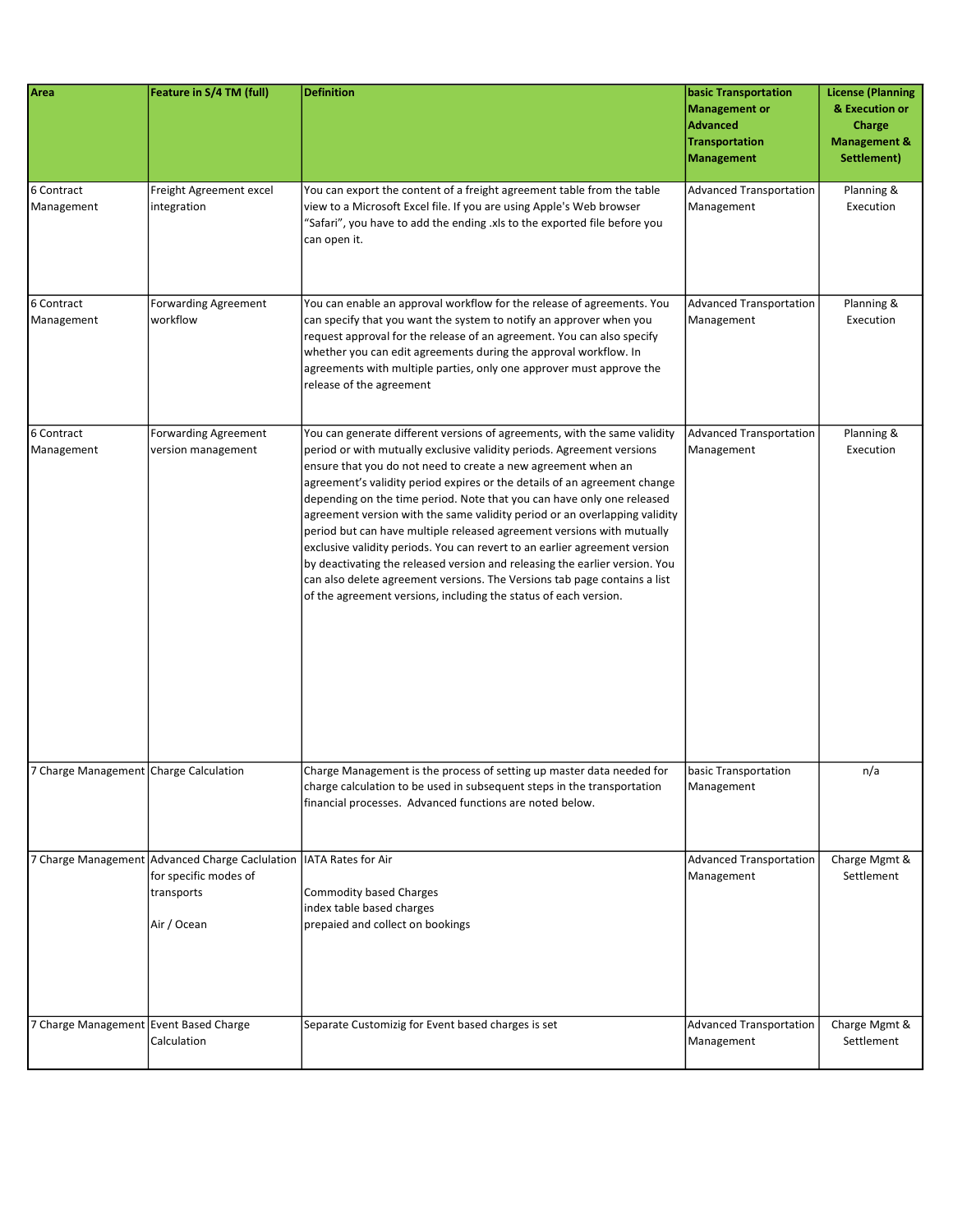| Area                                    | Feature in S/4 TM (full)                                                                                          | <b>Definition</b>                                                                                                                                                                                                                                                                                                                                                                                                                                     | <b>basic Transportation</b><br>Management or<br>Advanced<br>Transportation<br>Management | <b>License (Planning</b><br>& Execution or<br>Charge<br><b>Management &amp;</b><br>Settlement) |
|-----------------------------------------|-------------------------------------------------------------------------------------------------------------------|-------------------------------------------------------------------------------------------------------------------------------------------------------------------------------------------------------------------------------------------------------------------------------------------------------------------------------------------------------------------------------------------------------------------------------------------------------|------------------------------------------------------------------------------------------|------------------------------------------------------------------------------------------------|
|                                         |                                                                                                                   | 7 Charge Management Collective Order Rate look up When you create a collective settlement document from multiple<br>forwarding orders or freight orders, you can choose to sum up the values<br>of the calculation bases with scales of different dimensions (as specified in<br>the grouping rule) in multiple forwarding orders and determine a rate for<br>the collective value. The system controls the grouping based on the<br>resolution base. | Advanced Transportation<br>Management                                                    | Charge Mgmt &<br>Settlement                                                                    |
| 7 Charge Management Consolidated Charge | Calculation                                                                                                       | Meant here is:<br>charge type grouping<br>resolution based grouping                                                                                                                                                                                                                                                                                                                                                                                   | Advanced Transportation<br>Management                                                    | Charge Mgmt &<br>Settlement                                                                    |
|                                         | to 3 dimensions (scales)                                                                                          | 7 Charge Management Freight Rate Tables restricted For basic Transportation Management Freight Rate Tables are ristricted to<br>3 dimensions (scales).                                                                                                                                                                                                                                                                                                | basic Transportation<br>Management                                                       | n/a                                                                                            |
|                                         | 7 Charge Management Freight Rate Tables more<br>than 3 dimensions (scales)<br>and up to 14 dimensions<br>(scales) | If there are more than 3 dimensions (scales) used in the Freight Rate<br>Tables, it will be Advanced Transportation Management                                                                                                                                                                                                                                                                                                                        | Advanced Transportation<br>Management                                                    | Charge Mgmt &<br>Settlement                                                                    |
| 7 Charge Management Charge Calculation  |                                                                                                                   | Basic process of calculating charges for transportation operations                                                                                                                                                                                                                                                                                                                                                                                    | basic Transportation<br>Management                                                       | n/a                                                                                            |
|                                         | for specific modes of<br>tranpsort:<br>Ocean                                                                      | 7 Charge Management Advanced Charge Caclulation   Ocean - for charge calculation there have been no enhancements in charge   Advanced Transportation<br>calculation<br><b>General Cargo Rating</b><br><b>Commodity based Charges</b><br>Index table based charges<br>Prepaied and collect on ocean booking                                                                                                                                            | Management                                                                               | Charge Mgmt &<br>Settlement                                                                    |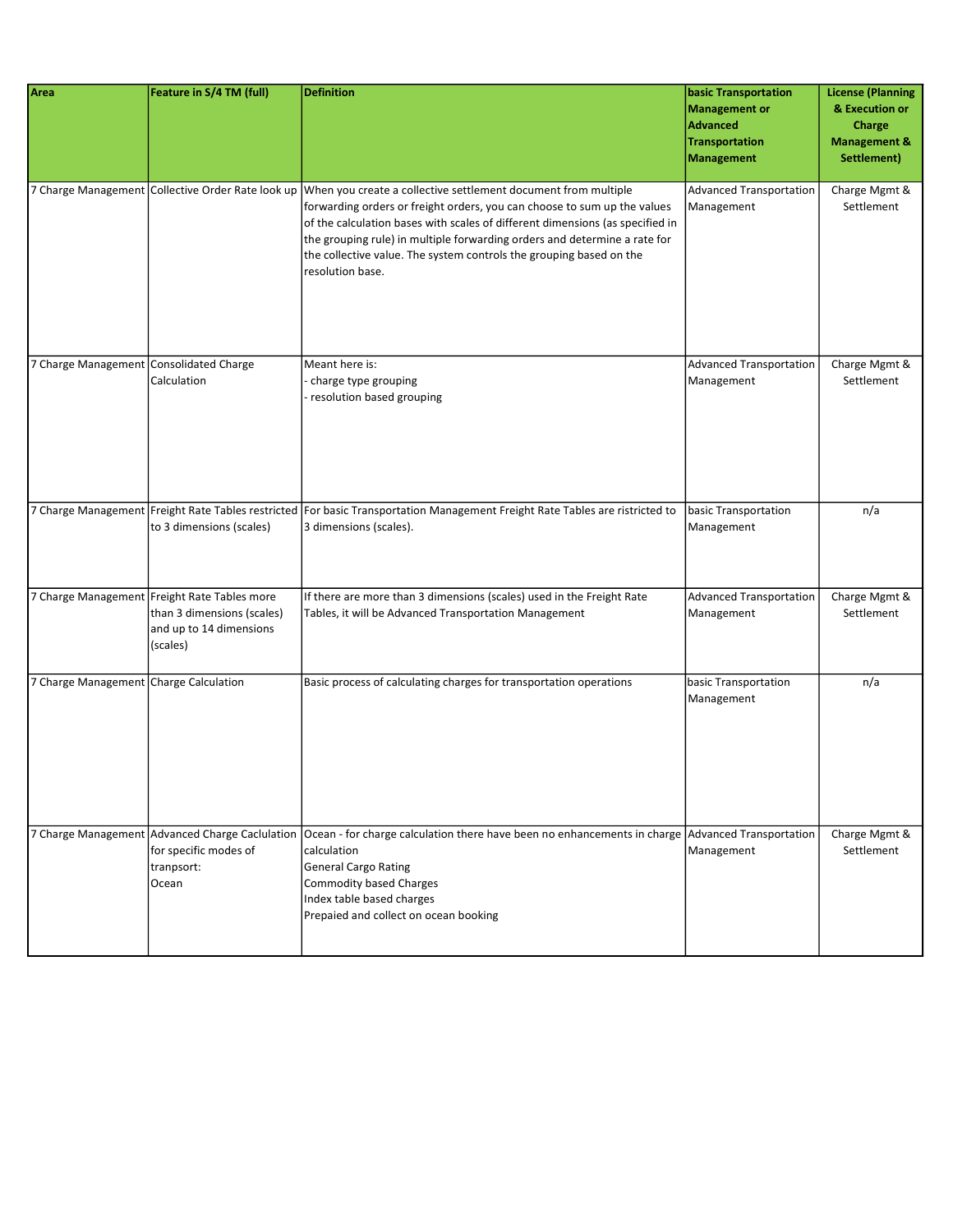| Area                             | Feature in S/4 TM (full)                                           | <b>Definition</b>                                                                                                                                                                                                                                                                                                                                                                                                                                                                                                                                                                                                                                      | <b>basic Transportation</b><br><b>Management or</b><br><b>Advanced</b><br><b>Transportation</b><br><b>Management</b> | <b>License (Planning</b><br>& Execution or<br>Charge<br><b>Management &amp;</b><br>Settlement) |
|----------------------------------|--------------------------------------------------------------------|--------------------------------------------------------------------------------------------------------------------------------------------------------------------------------------------------------------------------------------------------------------------------------------------------------------------------------------------------------------------------------------------------------------------------------------------------------------------------------------------------------------------------------------------------------------------------------------------------------------------------------------------------------|----------------------------------------------------------------------------------------------------------------------|------------------------------------------------------------------------------------------------|
| 7 Charge Management Through Rate |                                                                    | This calculation logic always tries to find the most direct rate with as few<br>individual stages as possible. If no through rate is found, the logic<br>systematically breaks up the end-to-end route into pieces of mixed stage<br>categories (pre-carriage and main carriage) to find cross rates, including<br>two-stage categories. If no cross rate is found,<br>the logic checks for a rate for each stage category. If a rate isn't maintained<br>for each stage category, then each start-destination pair is analyzed for a<br>rate.                                                                                                         | <b>Advanced Transportation</b><br>Management                                                                         | Charge Mgmt &<br>Settlement                                                                    |
|                                  | pricing                                                            | 7 Charge Management Calculation with Day-of-week   It's possible to maintain rates in absolute numbers or markups in<br>percentages depending on the delivery date. Especially in rail<br>transportation, the charges often deviate depending on the weekday.<br>Calculation base WEEKDAY may be appropriate to use in these cases. This<br>can also be relevant for the determination of rail fuel surcharges. If the<br>order date isn't used to look up the fuel index, but the in-gate date (e.g.,<br>the end date of main carriage) is used instead, then you should specify the<br>calculation date type in the calculation profile accordingly. | <b>Advanced Transportation</b><br>Management                                                                         | Charge Mgmt &<br>Settlement                                                                    |
|                                  | 7 Charge Management Resource based Charges                         | When ever you use ACTIVE OR PASSIVE RESOURCES as attribute for the<br>charge calcucation (CALCULATION RESOLUTION BASE or CALCULATION<br>BASE) then this is only included in Advanced TM.<br>This also includes the usage of NO_OF_AXELS as Calcualtion Base.                                                                                                                                                                                                                                                                                                                                                                                           | <b>Advanced Transportation</b><br>Management                                                                         | Charge Mgmt &<br>Settlement                                                                    |
|                                  | 7 Charge Management Calculation Method - Break<br>weight, Clipping | Standard methods for calculating transportation costs                                                                                                                                                                                                                                                                                                                                                                                                                                                                                                                                                                                                  | basic Transportation<br>Management                                                                                   | n/a                                                                                            |
|                                  | 7 Charge Management Calculation Method - Deficit<br>weight rating  | This define the rating technique to arrive the transportation cost.                                                                                                                                                                                                                                                                                                                                                                                                                                                                                                                                                                                    | <b>Advanced Transportation</b><br>Management                                                                         | Charge Mgmt &<br>Settlement                                                                    |
|                                  | pull                                                               | 7 Charge Management Cost Pull and Automatic cost When you use a cost instruction type, the system automatically includes an Advanced Transportation<br>internal charge calculation  Cost Pull Strategy You specify the cost pull<br>strategy in the calculation sheet.                                                                                                                                                                                                                                                                                                                                                                                 | Management                                                                                                           | Charge Mgmt &<br>Settlement                                                                    |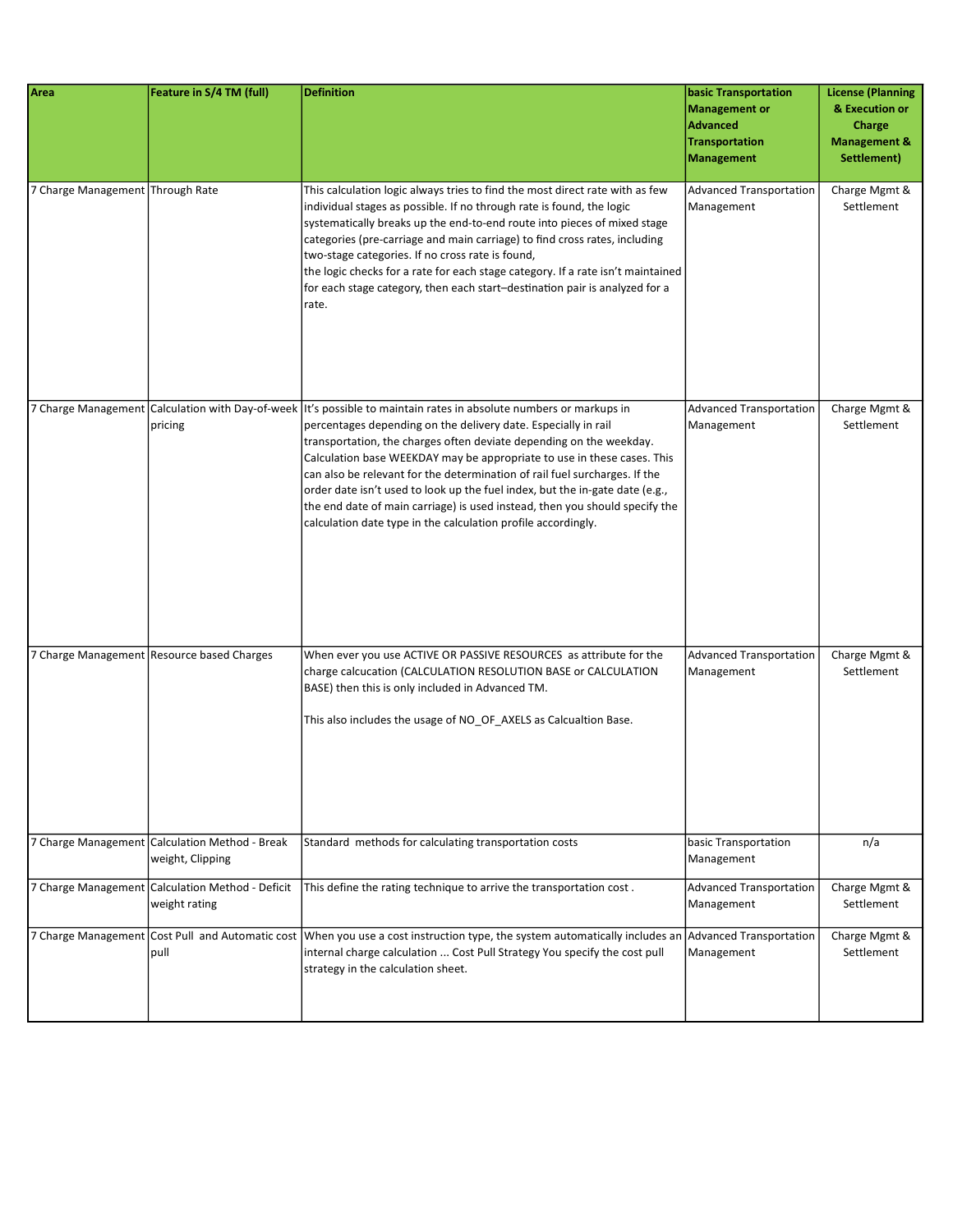| Area                                      | Feature in S/4 TM (full) | <b>Definition</b>                                                                                                                                                                                                                                                                                                                                                                                                                                                                                                                                                                                                                                       | <b>basic Transportation</b><br><b>Management or</b><br><b>Advanced</b><br><b>Transportation</b><br><b>Management</b> | <b>License (Planning</b><br>& Execution or<br>Charge<br><b>Management &amp;</b><br>Settlement) |
|-------------------------------------------|--------------------------|---------------------------------------------------------------------------------------------------------------------------------------------------------------------------------------------------------------------------------------------------------------------------------------------------------------------------------------------------------------------------------------------------------------------------------------------------------------------------------------------------------------------------------------------------------------------------------------------------------------------------------------------------------|----------------------------------------------------------------------------------------------------------------------|------------------------------------------------------------------------------------------------|
| 7 Charge Management Fuel Surcharge        |                          | Fuel Surcharge Calculation - Model 1 (US)<br>Fuel index (Gasoline and Diesel Fuel prices) are published by government<br>on a weekly basis, fuel index is published mainly based on origin<br>location/zones. Hauler uses the published index to do a rate look-up.<br>Fuel Surcharge Calculation - Model 2 (EU)<br>Base fuel index is agreed with Hauler during contract negotiation, for<br>charging a customer Hauler derives the factor (current_index/base_index)<br>to be applied based upon the current fuel index                                                                                                                               | <b>Advanced Transportation</b><br>Management                                                                         | Charge Mgmt &<br>Settlement                                                                    |
| 7 Charge Management   Manual rate look up |                          | When rating has to be performed using certain data/attributes as basis<br>which are not available in the business document being rated, it should be<br>possible to perform rate lookup using inputs entered by the user directly in<br>charges.<br>For example: As per a contract Labor fees has to be determined based on<br>number of days of effort. However, days are not documented/captured<br>anywhere in the business document which can be used to determine the<br>rate automatically. In such cases, user should be able to input the number<br>of days during charge calculation which should then be used to perform<br>the rate look up. | basic Transportation<br>Management                                                                                   | n/a                                                                                            |
| 7 Charge Management Multiple Rate Hit     |                          | While rating an order, sometimes rate determination fails when some<br>attributes which are part of the rate table are not yet maintained in the<br>order. SAP Transportation Management solution provides a way for the<br>user to choose the applicable rate by displaying the various rate options<br>available.                                                                                                                                                                                                                                                                                                                                     | <b>Advanced Transportation</b><br>Management                                                                         | Charge Mgmt &<br>Settlement                                                                    |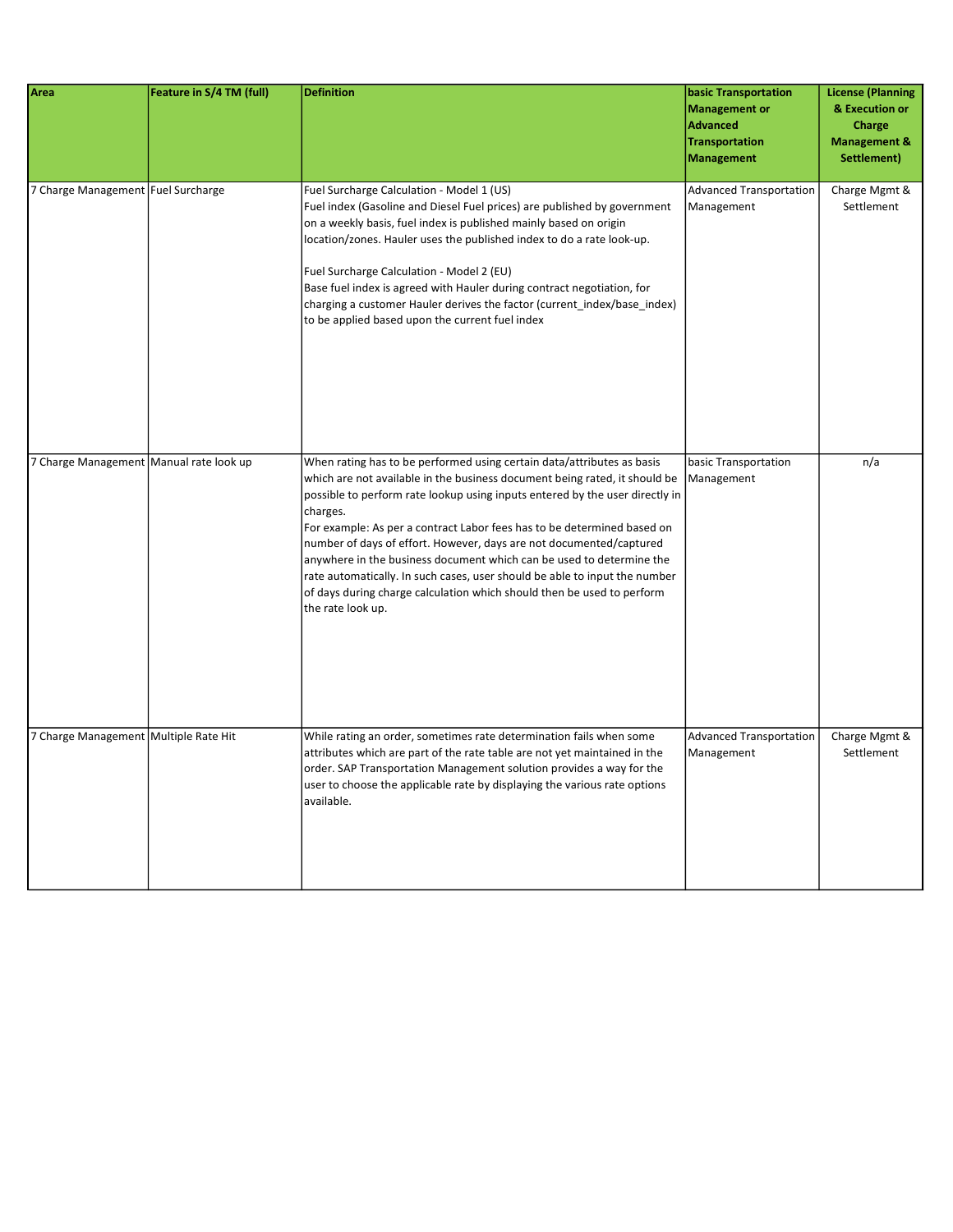| Area                                    | Feature in S/4 TM (full)                         | <b>Definition</b>                                                                                                                                                                                                                                                                                                                                                                                                                                                                                                                                                                                                                                                                                                                                                                                                                             | <b>basic Transportation</b><br><b>Management or</b><br><b>Advanced</b><br><b>Transportation</b><br><b>Management</b> | <b>License (Planning</b><br>& Execution or<br>Charge<br><b>Management &amp;</b><br>Settlement) |
|-----------------------------------------|--------------------------------------------------|-----------------------------------------------------------------------------------------------------------------------------------------------------------------------------------------------------------------------------------------------------------------------------------------------------------------------------------------------------------------------------------------------------------------------------------------------------------------------------------------------------------------------------------------------------------------------------------------------------------------------------------------------------------------------------------------------------------------------------------------------------------------------------------------------------------------------------------------------|----------------------------------------------------------------------------------------------------------------------|------------------------------------------------------------------------------------------------|
|                                         | 7 Charge Management Uncontrolled shipment        | Controlled shipment means that pre-, main- and on-carriage are all<br>handled, subcontracted and invoiced by the freight forwarder. So, the<br>ordering party is only interacting with the freight forwarder.<br>The freight forwarder is interacting with the carrier or NVOCC (non vessel<br>operating common carrier) as subcontractor and the ordering party as<br>customer. In this scenario the freight forwarder has own agreements with<br>the carrier or NVOCC he subcontracted the transport orders to. Freight<br>forwarder has only control over the pre- and the on-carriage of the<br>transport.<br>The main-carriage is also planned by the freight forwarder, but is executed<br>by the carrier or NVOCC on basis of special freight agreements, which exist<br>directly between the ordering party and the carrier or NVOCC. | <b>Advanced Transportation</b><br>Management                                                                         | Charge Mgmt &<br>Settlement                                                                    |
| 7 Charge Management Header level charge | calculation in stage level<br>charge calculation | Stage level calculation is most commonly used scenarios in freight<br>forwarding scenarios where charges applicable to a stage are mapped in<br>respective calculation sheet. However, some of the charges would stage<br>independent and would apply for the entire order. Hence, instead of<br>mapping such charges in one of the stage relevant calculation sheets, user<br>can define all such charges in a separate calculation                                                                                                                                                                                                                                                                                                                                                                                                          | basic Transportation<br>Management                                                                                   | n/a                                                                                            |
| 7 Charge Management Charge Estimation   | <b>Quick Quote functionality</b>                 | Often, shippers get only the most important data at the time of order<br>taking, which should be used as basis to provide an estimate to the<br>customer. Other logistical data is updated later at the time of finalizing the<br>order or during Planning phase. Similarly, shippers could use the quick<br>quote functionality to choose the carrier and check availability of carriers.                                                                                                                                                                                                                                                                                                                                                                                                                                                    | basic Transportation<br>Management                                                                                   | n/a                                                                                            |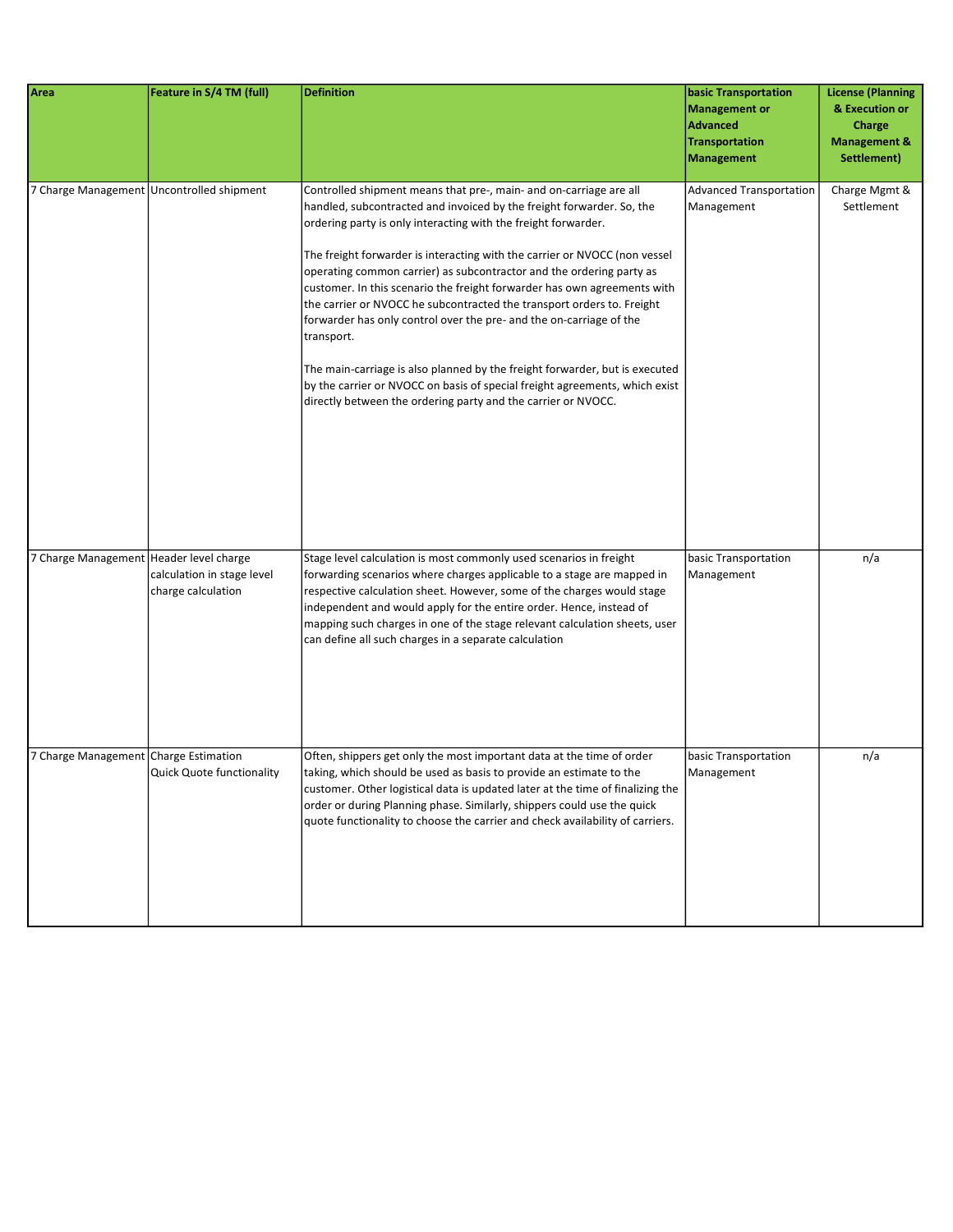| Area                                      | Feature in S/4 TM (full)                                 | <b>Definition</b>                                                                                                                                                                                                                                                                                                                                                                                                                                                                                                                                                                                                                                                                                                                                                                   | <b>basic Transportation</b><br><b>Management or</b><br><b>Advanced</b><br><b>Transportation</b><br><b>Management</b> | <b>License (Planning</b><br>& Execution or<br>Charge<br><b>Management &amp;</b><br>Settlement) |
|-------------------------------------------|----------------------------------------------------------|-------------------------------------------------------------------------------------------------------------------------------------------------------------------------------------------------------------------------------------------------------------------------------------------------------------------------------------------------------------------------------------------------------------------------------------------------------------------------------------------------------------------------------------------------------------------------------------------------------------------------------------------------------------------------------------------------------------------------------------------------------------------------------------|----------------------------------------------------------------------------------------------------------------------|------------------------------------------------------------------------------------------------|
|                                           | forwarding side                                          | 7 Charge Management Internal charge calculation at In LCL Scenarios, while the main business units take orders from<br>customers, gateway consolidation centers consolidates shipments from<br>various business units and creates a consolidated booking with the ocean<br>carrier. In some cases, the gateway and the business unit fall under<br>different company organization which necessitates an internal settlement<br>between the gateway and the business unit (Inter Company Internal<br>settlement)<br>Also, depending on the business process followed, some companies prefer<br>for a settlement between the gateway and the business unit even if they<br>are under the same company organization. This settlement would be an<br>intra-company internal settlement. | <b>Advanced Transportation</b><br>Management                                                                         | Charge Mgmt &<br>Settlement                                                                    |
|                                           | 7 Charge Management Rate table acess with partial<br>key | In certain cases, rates are maintained using * feature - During rate<br>determination, if a specific rate for the matching logistical data is not<br>maintained or if there is no matching scales then the generic rate<br>maintained for * should be determined.                                                                                                                                                                                                                                                                                                                                                                                                                                                                                                                   | basic Transportation<br>Management                                                                                   | n/a                                                                                            |
| 7 Charge Management Duration based rating |                                                          | As part of standard delivery, it should be possible to rate based on Gross<br>Duration or Net Duration information in freight orders                                                                                                                                                                                                                                                                                                                                                                                                                                                                                                                                                                                                                                                | basic Transportation<br>Management                                                                                   | n/a                                                                                            |
| 7 Charge Management Parcel handling       |                                                          | Parcel-Item based charge calculation                                                                                                                                                                                                                                                                                                                                                                                                                                                                                                                                                                                                                                                                                                                                                | basic Transportation<br>Management                                                                                   | n/a                                                                                            |
| 7 Charge Management Flexible invoice      |                                                          | You can create a forwarding settlement document for a group of charges in Advanced Transportation<br>a forwarding order. This means that you can create more than one<br>forwarding settlement document for a forwarding order, where each<br>settlement document is for a different group of charges in the order. This<br>enables you to create a settlement document for a group of charges that<br>you want to settle at the same time in your transportation process.                                                                                                                                                                                                                                                                                                          | Management                                                                                                           | Charge Mgmt &<br>Settlement                                                                    |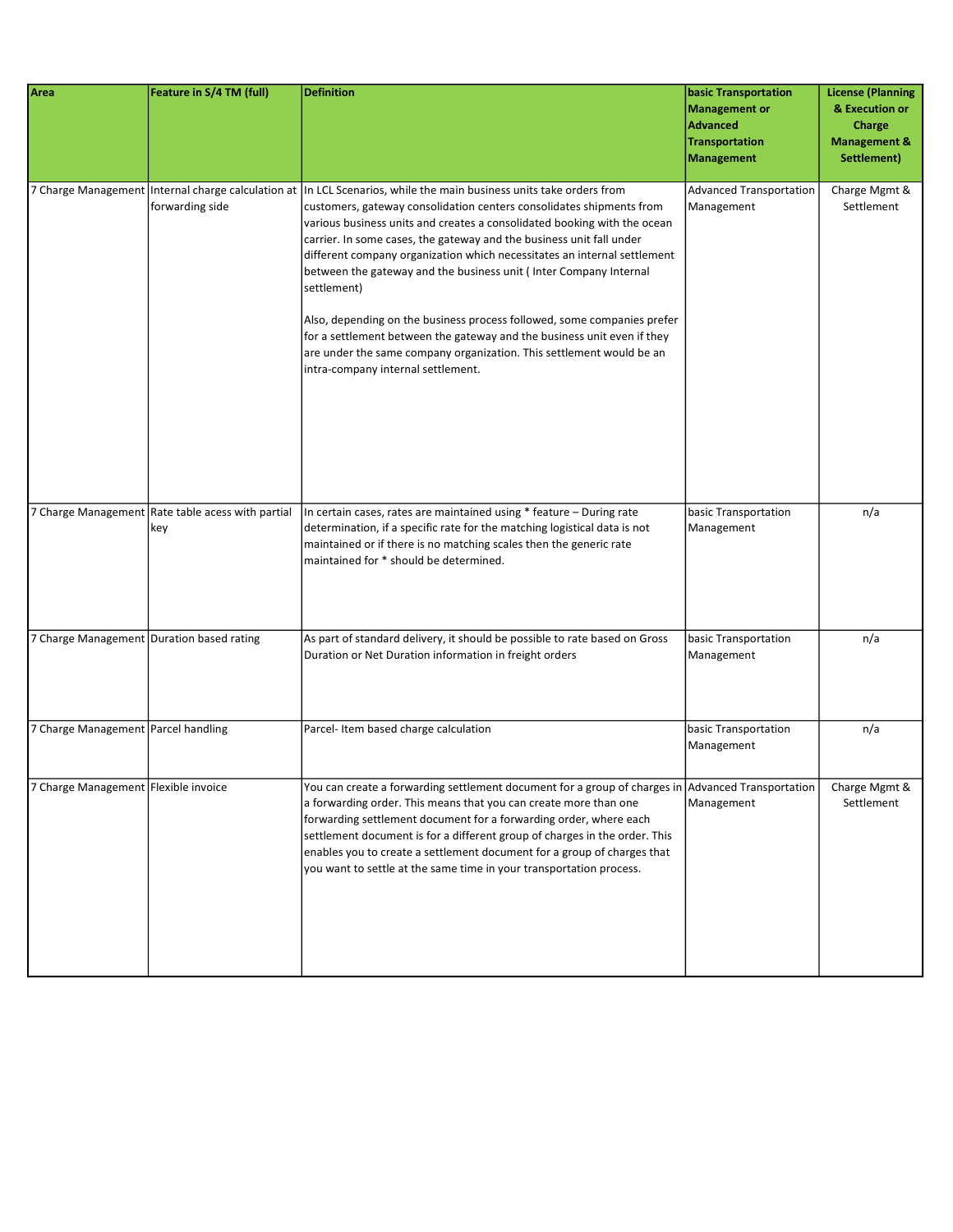| <b>Area</b>                         | Feature in S/4 TM (full)                      | <b>Definition</b>                                                                                                                                                                                                                                                                                                                                                                                                                                                                                                                                                                                                                                                                                                                                                                                                                                                                                                                         | <b>basic Transportation</b><br><b>Management or</b><br><b>Advanced</b><br><b>Transportation</b><br><b>Management</b> | <b>License (Planning</b><br>& Execution or<br>Charge<br><b>Management &amp;</b><br>Settlement) |
|-------------------------------------|-----------------------------------------------|-------------------------------------------------------------------------------------------------------------------------------------------------------------------------------------------------------------------------------------------------------------------------------------------------------------------------------------------------------------------------------------------------------------------------------------------------------------------------------------------------------------------------------------------------------------------------------------------------------------------------------------------------------------------------------------------------------------------------------------------------------------------------------------------------------------------------------------------------------------------------------------------------------------------------------------------|----------------------------------------------------------------------------------------------------------------------|------------------------------------------------------------------------------------------------|
| 7 Charge Management Commodity based | agreement item<br>determination               | Not only the rates, sometimes tariff structure itself might vary for products<br>across various categories. Tariff structure for transporting fertilizers might<br>be different from tariff for pharmaceutical goods. It should be possible to<br>define and use commodity code specific products. If you specify commodity<br>codes in a forwarding order or the associated Master Data, the system<br>determines multiple rates in the following cases:<br>When you have a forwarding order with no commodity codes and the<br>associated rate table has rates for multiple commodity codes. On triggering<br>charge calculation, the system displays multiple rates for the charge line.<br>When you have a forwarding order with multiple commodity codes and the<br>associated rate table has the calculation base as COMM_CODE_MUL. On<br>triggering charge calculation, the system displays multiple rates for the<br>charge line. | Advanced Transportation<br>Management                                                                                | Charge Mgmt &<br>Settlement                                                                    |
|                                     | 7 Charge Management Multiple agreement pop up | Often LSP's would have multiple FA's with the same carriers and<br>Purchasing organizations<br>This is due to the fact that a LSP may strike deals with carriers at various<br>levels: e.g. Country, Regional and Global basis<br>Normally the larger the contracts the better are the rates. However, if a<br>country BP is pushing a lane to increase market share then the LSP could<br>potentially get better rates and therefore it is meaningful to have a<br>different contract with the country BP or even multiple contracts Similar<br>scenario can exist on the customer side<br>So the ability to choose a particular context in a given scenario is a critical<br>business requirement on both buying and selling side                                                                                                                                                                                                       | <b>Advanced Transportation</b><br>Management                                                                         | Charge Mgmt &<br>Settlement                                                                    |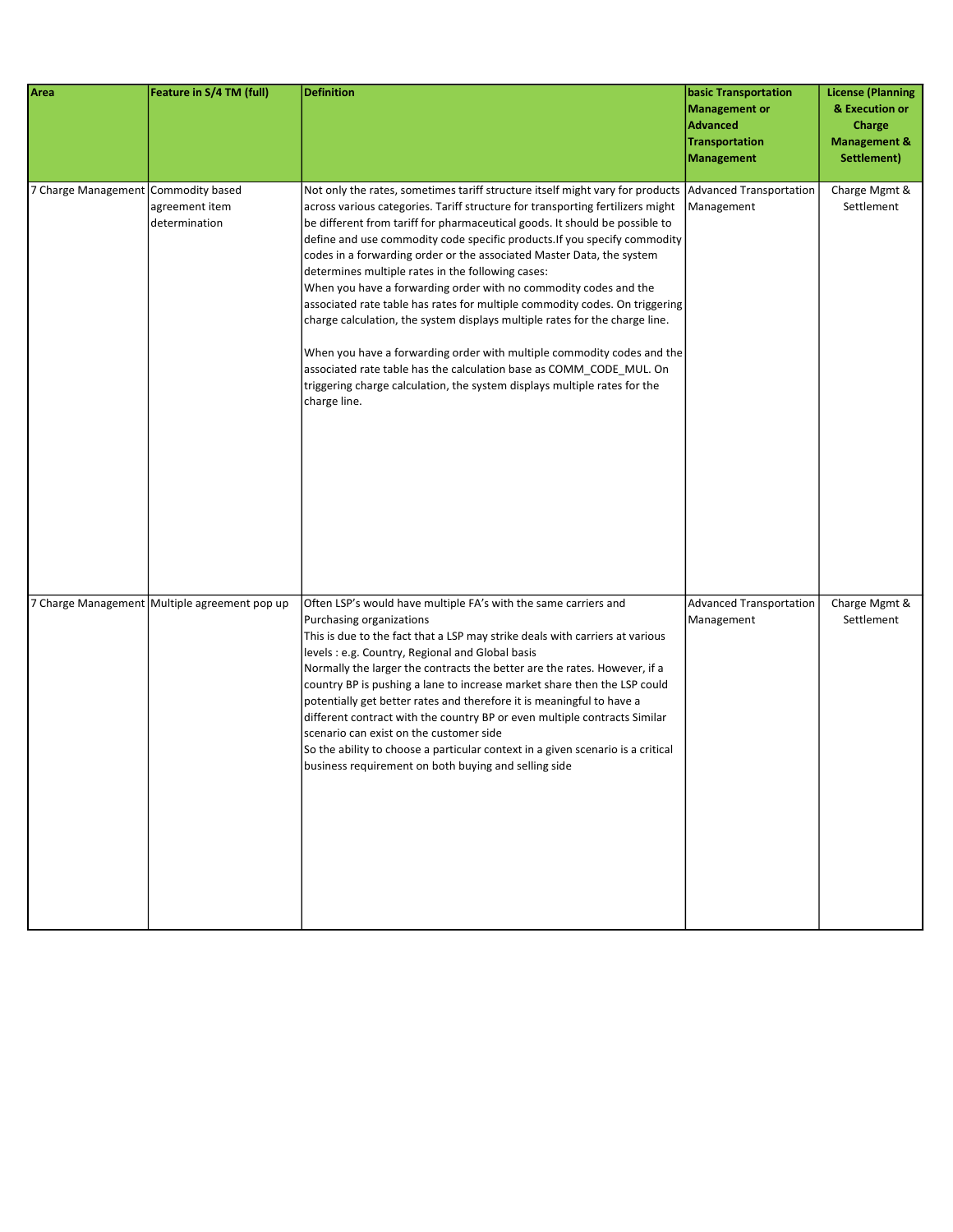| Area | Feature in S/4 TM (full)                                                                    | <b>Definition</b>                                                                                                                                                                                                                                                                                                                                                                                                       | <b>basic Transportation</b><br><b>Management or</b><br><b>Advanced</b><br><b>Transportation</b><br><b>Management</b> | <b>License (Planning</b><br>& Execution or<br>Charge<br><b>Management &amp;</b><br>Settlement) |
|------|---------------------------------------------------------------------------------------------|-------------------------------------------------------------------------------------------------------------------------------------------------------------------------------------------------------------------------------------------------------------------------------------------------------------------------------------------------------------------------------------------------------------------------|----------------------------------------------------------------------------------------------------------------------|------------------------------------------------------------------------------------------------|
|      | 7 Charge Management Container provisioning and<br>return                                    | In SAP Transportation Management you can request provisioning of empty Advanced Transportation<br>containers or railcars for providing transportation service in the future. You Management<br>can also request for return of the empty containers or railcars. You can<br>then calculate the charges for empty provisioning, empty return, or empty<br>provisioning with a transportation service.                     |                                                                                                                      | Charge Mgmt &<br>Settlement                                                                    |
|      | 7 Charge Management Additional agreement party<br>relevant charge<br>determination          | This function enables you to create a freight settlement document (FSD)<br>for each of the additional agreement parties that are contained in a freight   Management<br>order or freight booking.                                                                                                                                                                                                                       | basic Transportation                                                                                                 | n/a                                                                                            |
|      | 7 Charge Management Service charges handling                                                | You can charge for additional services, such as fumigation, packing and<br>labelling, and insurance, even when you do not specify these additional<br>service items in the freight agreement attached to a freight order. You can<br>include the charges for the charge types associated with the service items<br>in the freight order and perform charge calculation.                                                 | <b>Advanced Transportation</b><br>Management                                                                         | Charge Mgmt &<br>Settlement                                                                    |
|      | 7 Charge Management Ignore calculation rule                                                 | If you select this checkbox, the system ignores the calculation rule for the<br>charge line you specified in the relevant calculation sheet or rate table, and Management<br>it does not calculate the calculated amount. Instead it uses the rate<br>amount as the calculated amount.<br>Note that the system deselects this checkbox by default. This checkbox is<br>enabled only for charge lines with a rate table. | <b>Advanced Transportation</b>                                                                                       | Charge Mgmt &<br>Settlement                                                                    |
|      | 7 Charge Management Forwarding side: Single file<br>prepaid and collect party -<br>Incoterm | Single FWO document for prepaid and collect party for incoterm scenario<br>and support of charge calculation                                                                                                                                                                                                                                                                                                            | <b>Advanced Transportation</b><br>Management                                                                         | Charge Mgmt &<br>Settlement                                                                    |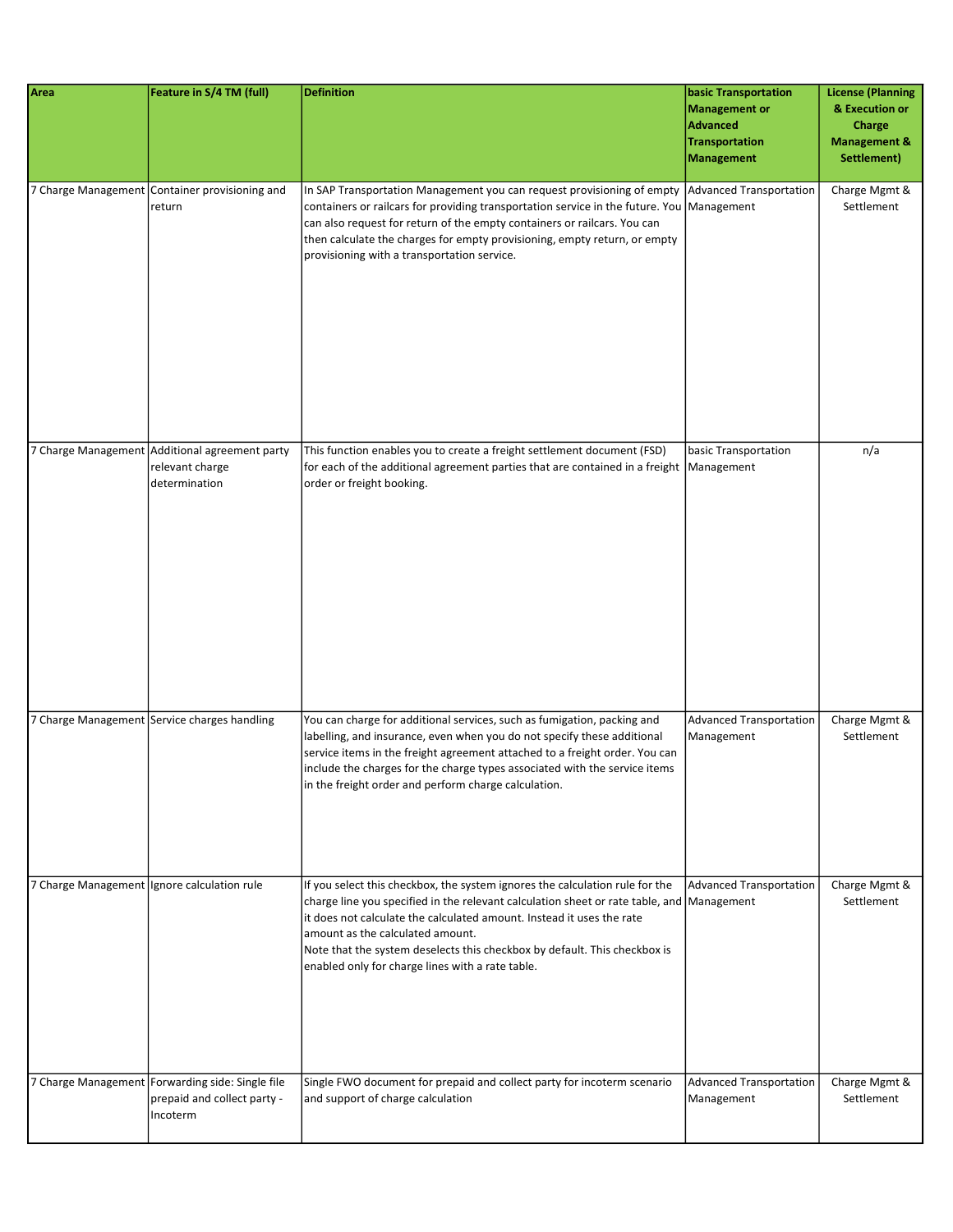| Area                                       | Feature in S/4 TM (full)                                                            | <b>Definition</b>                                                                                                                                                                                                                                                                                                                                                                                                       | <b>basic Transportation</b><br><b>Management or</b><br><b>Advanced</b><br><b>Transportation</b><br><b>Management</b> | <b>License (Planning</b><br>& Execution or<br>Charge<br><b>Management &amp;</b><br>Settlement) |
|--------------------------------------------|-------------------------------------------------------------------------------------|-------------------------------------------------------------------------------------------------------------------------------------------------------------------------------------------------------------------------------------------------------------------------------------------------------------------------------------------------------------------------------------------------------------------------|----------------------------------------------------------------------------------------------------------------------|------------------------------------------------------------------------------------------------|
|                                            | 7 Charge Management Dimensional weight and<br>chargeble weight                      | This DataSource extracts data concerning the dimensional weight<br>profile. Weight vs volume.                                                                                                                                                                                                                                                                                                                           | basic Transportation<br>Management                                                                                   | n/a                                                                                            |
|                                            | 7 Charge Management Holiday Based charges                                           | As a logistics service provider or carrier, you can charge your customers<br>additional charges incurred for providing services on non-working days,<br>such as weekends and public holidays, in a particular country or region.                                                                                                                                                                                        | <b>Advanced Transportation</b><br>Management                                                                         | Charge Mgmt &<br>Settlement                                                                    |
|                                            | 7 Charge Management Forwarding side - Incoterm<br>handling in charge<br>calculation | Charge calcualtion based on collect and prepaid party                                                                                                                                                                                                                                                                                                                                                                   | <b>Advanced Transportation</b><br>Management                                                                         | Charge Mgmt &<br>Settlement                                                                    |
|                                            | execution based charge<br>calculation                                               | 7 Charge Management Forwarding side : Support for An execution-based charge item always has a zero amount in an order as<br>the charges are calculated in the settlement document, for example, in a<br>buyer's consolidation. For execution-based charges, the system doesn't set<br>the invoicing status to Cannot Invoice Automatically to prevent the system<br>from excluding such charges from the settlement run | <b>Advanced Transportation</b><br>Management                                                                         | Charge Mgmt &<br>Settlement                                                                    |
| 7 Charge Management rate excel integration |                                                                                     | Excel upload and download at rate level is in basic Transportation<br>Management:<br>for rate maintenance                                                                                                                                                                                                                                                                                                               | basic Transportation<br>Management                                                                                   | n/a                                                                                            |
| 7 Charge Management   Master Data cockpit  |                                                                                     | Master Data Cockpit                                                                                                                                                                                                                                                                                                                                                                                                     | <b>Advanced Transportation</b><br>Management                                                                         | Charge Mgmt &<br>Settlement                                                                    |
| 7 Charge Management Update Rates           |                                                                                     | Process of updating details for existing rates                                                                                                                                                                                                                                                                                                                                                                          | basic Transportation<br>Management                                                                                   | n/a                                                                                            |
| 8 Freight Settlement                       | Group Logistics Management Side by Side possible                                    | Only embedded in S/4HANA is future scope                                                                                                                                                                                                                                                                                                                                                                                | <b>Advanced Transportation</b><br>Management                                                                         | Charge Mgmt &<br>Settlement                                                                    |
| 8 Freight Settlement                       | Freight Settlement<br><b>Document Creation</b>                                      | Different possibilities to create Freight Settlement Documents:<br>Manual<br>Online / Batch Run for the Processing of multiple Freight Settlement<br>Documents<br>1 FDS per 1 Freight order / booking                                                                                                                                                                                                                   | basic Transportation<br>Management                                                                                   | n/a                                                                                            |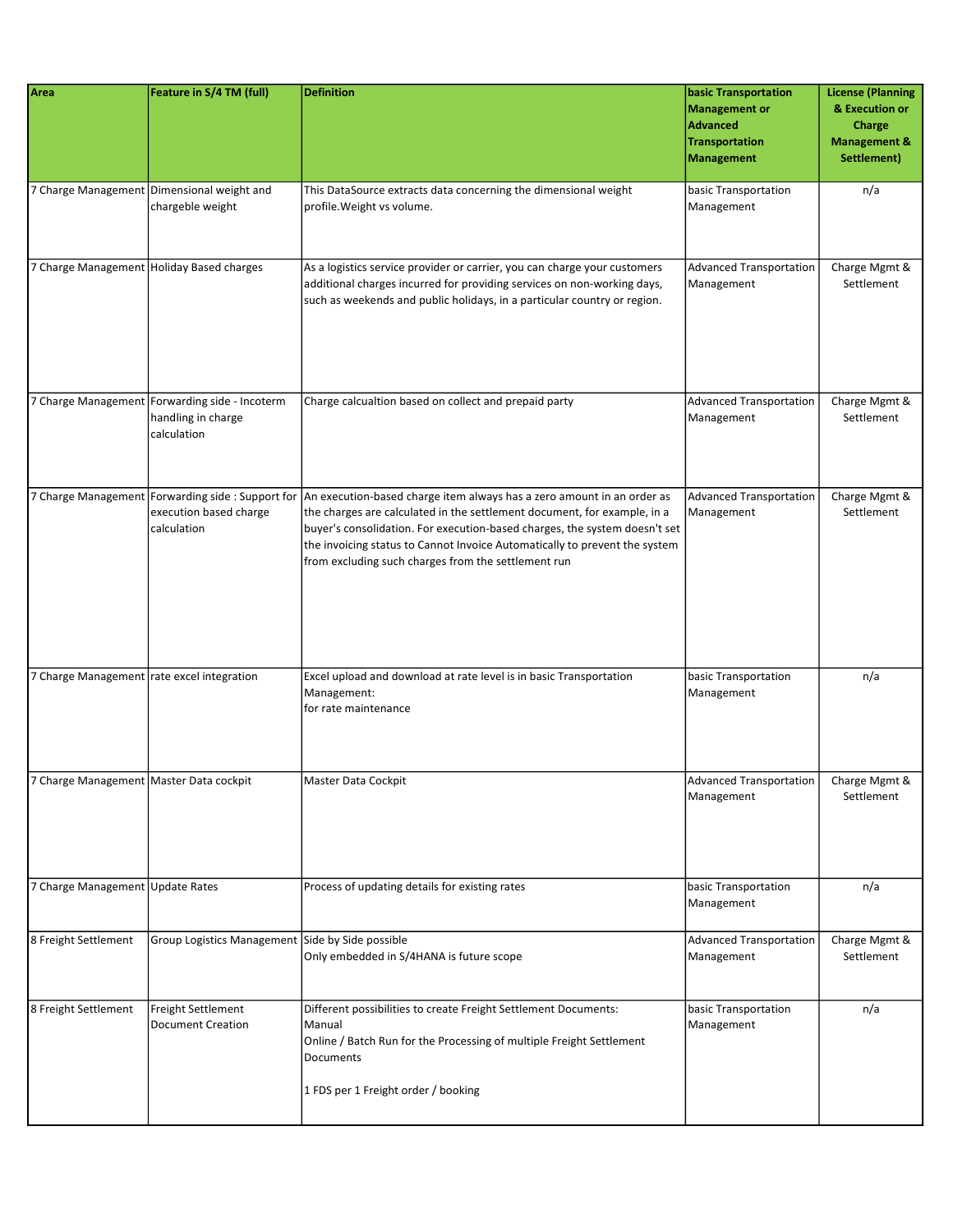| Area                 | Feature in S/4 TM (full)                                                         | <b>Definition</b>                                                                                                                                                                                                                                                                                                                                                                                                                                                                     | <b>basic Transportation</b><br><b>Management or</b><br><b>Advanced</b><br><b>Transportation</b><br><b>Management</b> | <b>License (Planning</b><br>& Execution or<br>Charge<br><b>Management &amp;</b><br>Settlement) |
|----------------------|----------------------------------------------------------------------------------|---------------------------------------------------------------------------------------------------------------------------------------------------------------------------------------------------------------------------------------------------------------------------------------------------------------------------------------------------------------------------------------------------------------------------------------------------------------------------------------|----------------------------------------------------------------------------------------------------------------------|------------------------------------------------------------------------------------------------|
| 8 Freight Settlement | Document                                                                         | Collective Freight Settlement   Collective Freight Settlement Document<br>It is possible to create one single Collective Freight Settlement Document<br>for several Freight Orders.                                                                                                                                                                                                                                                                                                   | basic Transportation<br>Management                                                                                   | Charge Mgmt &<br>Settlement                                                                    |
| 8 Freight Settlement | Automatic Change<br>Management process for<br>settlements                        | In TM, you may need to change a freight order after you have created a<br>freight settlement document and after you have posted the freight<br>settlement document to Materials Management (MM).<br>You can run the background processing functions. The system makes the<br>required change in the relevant downstream business documents.                                                                                                                                           | <b>Advanced Transportation</b><br>Management                                                                         | Charge Mgmt &<br>Settlement                                                                    |
| 8 Freight Settlement | Freight Cost Distribution (LSP<br>Scenario)                                      | Freight Cost distribution for LSP can be done with the inter or intra<br>company settlement process. There by the Executing Organization of the<br>Freight documents can do internal settlement with the Forwarding<br>organization in the forwarding orders. The internal settlement (intra and<br>inter company) helps distribute the costs from the organizations incurring<br>the cost to the organizations having the revenue                                                    | <b>Advanced Transportation</b><br>Management                                                                         | Charge Mgmt &<br>Settlement                                                                    |
| 8 Freight Settlement | Freight Cost Distribution<br>(Shipper Scenario based on<br>basic Agency Billing) | Supports the ability to breakdown the freight cost to the level of Delivery<br>litems (Products) and then post to either GL as an expense for outbound<br>transportation scenarios and to Material account for material valuation for<br>inbound transportation scenarios. TM leverages Settlement Management<br>(formerly called Agency Business) module to process the distributed freight<br>cost appropriately to the GL account as expense or Material account for<br>valuation. | basic Transportation<br>Management                                                                                   | n/a                                                                                            |
| 8 Freight Settlement | <b>Internal Settlement</b>                                                       | In the standard internal settlement process, the internal settlement is<br>between the purchasing organization of the freight order and the sales<br>organization of the forwarding order. In the internal settlement process for<br>resources, the settlement is between the organizations that own the<br>resources that are used to execute the order and the purchasing<br>organization of the freight order.                                                                     | <b>Advanced Transportation</b><br>Management                                                                         | Charge Mgmt &<br>Settlement                                                                    |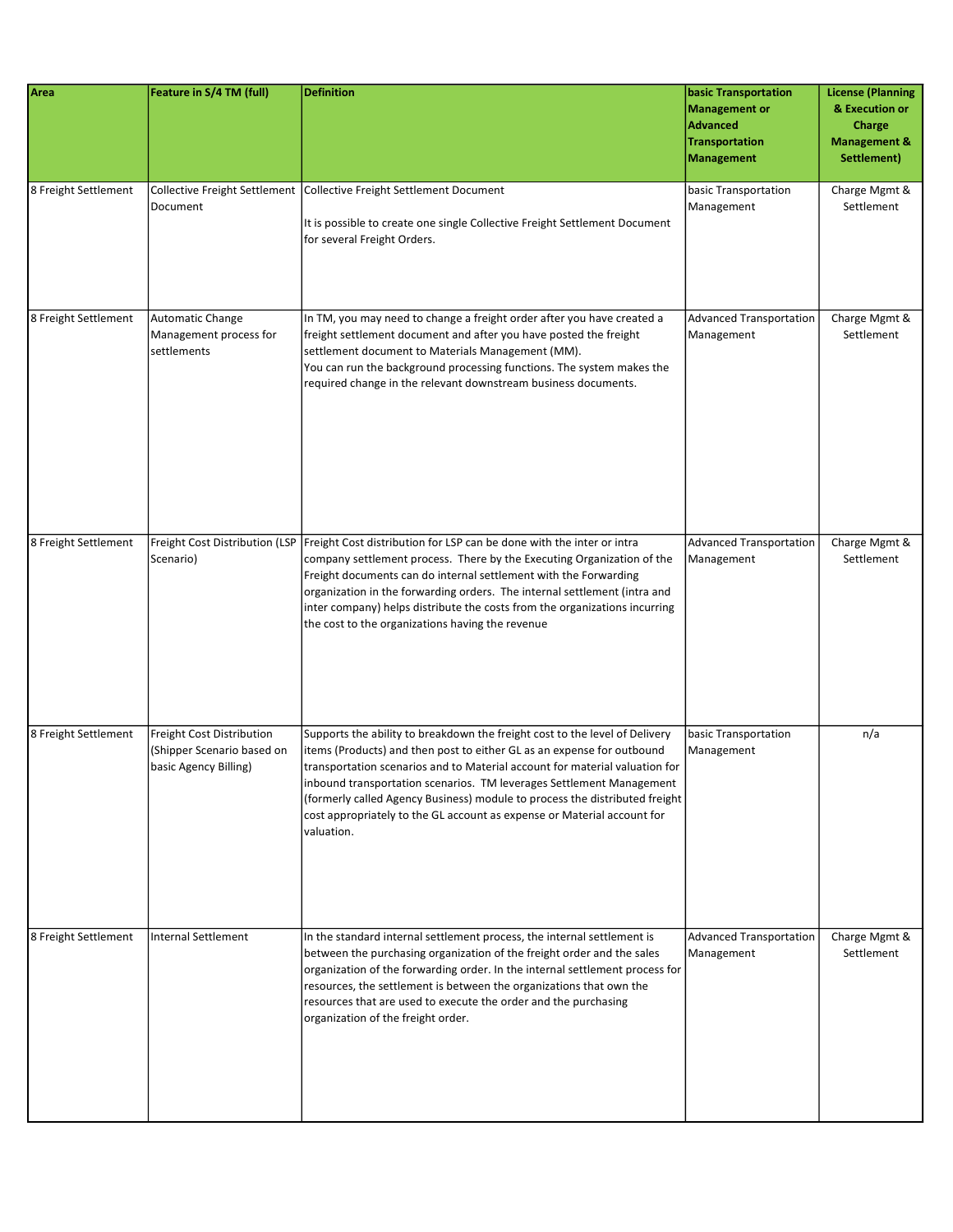| Area                 | Feature in S/4 TM (full)                                                               | <b>Definition</b>                                                                                                                                                                                                                                                                                                                                                                                                                                                                                                                                                                                                                                                                                                   | <b>basic Transportation</b><br><b>Management or</b><br><b>Advanced</b><br><b>Transportation</b><br><b>Management</b> | <b>License (Planning</b><br>& Execution or<br>Charge<br><b>Management &amp;</b><br>Settlement) |
|----------------------|----------------------------------------------------------------------------------------|---------------------------------------------------------------------------------------------------------------------------------------------------------------------------------------------------------------------------------------------------------------------------------------------------------------------------------------------------------------------------------------------------------------------------------------------------------------------------------------------------------------------------------------------------------------------------------------------------------------------------------------------------------------------------------------------------------------------|----------------------------------------------------------------------------------------------------------------------|------------------------------------------------------------------------------------------------|
| 8 Freight Settlement | <b>Forwarding Settelment</b><br>Process                                                | In Transportation Management (TM), you can perform forwarding<br>settlement with your ordering parties by creating a forwarding settlement<br>document (FWSD) and sending it to Sales and Distribution (SD) for creating<br>the billing document (invoice) and posting to financials.                                                                                                                                                                                                                                                                                                                                                                                                                               | Advanced Transportation<br>Management                                                                                | Charge Mgmt &<br>Settlement                                                                    |
| 8 Freight Settlement | Carrier Invoice and Dispute<br>Management                                              | These are part of the Carrier invoice and dispute management which are<br>part of Advanced Transportation Management licenses:<br>40<br>Freight Settlement Dispute Case<br>50<br>Carrier Invoice<br>60<br>Carrier Credit Memo<br>The category 50 and 60 is the ability to create in S/4 HANA for example the<br>Carrier invoice and<br>Carrier Credit Memo using the B2B interface.                                                                                                                                                                                                                                                                                                                                 | Advanced Transportation<br>Management                                                                                | Charge Mgmt &<br>Settlement                                                                    |
| 8 Freight Settlement | FSD creation via Batch job                                                             | Run the program /SCMTMS/SFIR_CREATE_BATCH. If you want the system<br>to automatically transfer the settlement documents to SAP ERP after<br>creation, select the Immediate Transfer to ERP checkbox. If you do not<br>automatically transfer settlement documents after creation, you must run<br>the program /SCMTMS/SFIR_TRANSFER_BATCH to transfer the settlement<br>documents. For example, you create settlement documents but then you<br>want to transfer the settlement documents to SAP ERP in a structured way,<br>twice a day. You schedule the program /SCMTMS/SFIR_TRANSFER_BATCH<br>to run in the background. This makes sure the system transfers all<br>settlements that are not blocked to SAP ERP | basic Transportation<br>Management                                                                                   | n/a                                                                                            |
| 8 Freight Settlement | Enhanced handling of<br>Company Code and Plant in<br>the Freight Settlement<br>Process | The company code in the freight settlement process is used to book the<br>freight accruals to financial accounting (FI) under the company code. The<br>plant is required in the posting process during the creation of the service<br>purchase order as part of the posting step for a freight settlement<br>document. You are now able to define the company code in the freight<br>document (Freight order, freight booking and service order) and the same<br>is taken over to the settlement process. For shippers scenario, the plant<br>used in the posting step for freight settlement document if unique would<br>be taken over form the underlying order/delivery items                                    | basic Transportation<br>Management                                                                                   | n/a                                                                                            |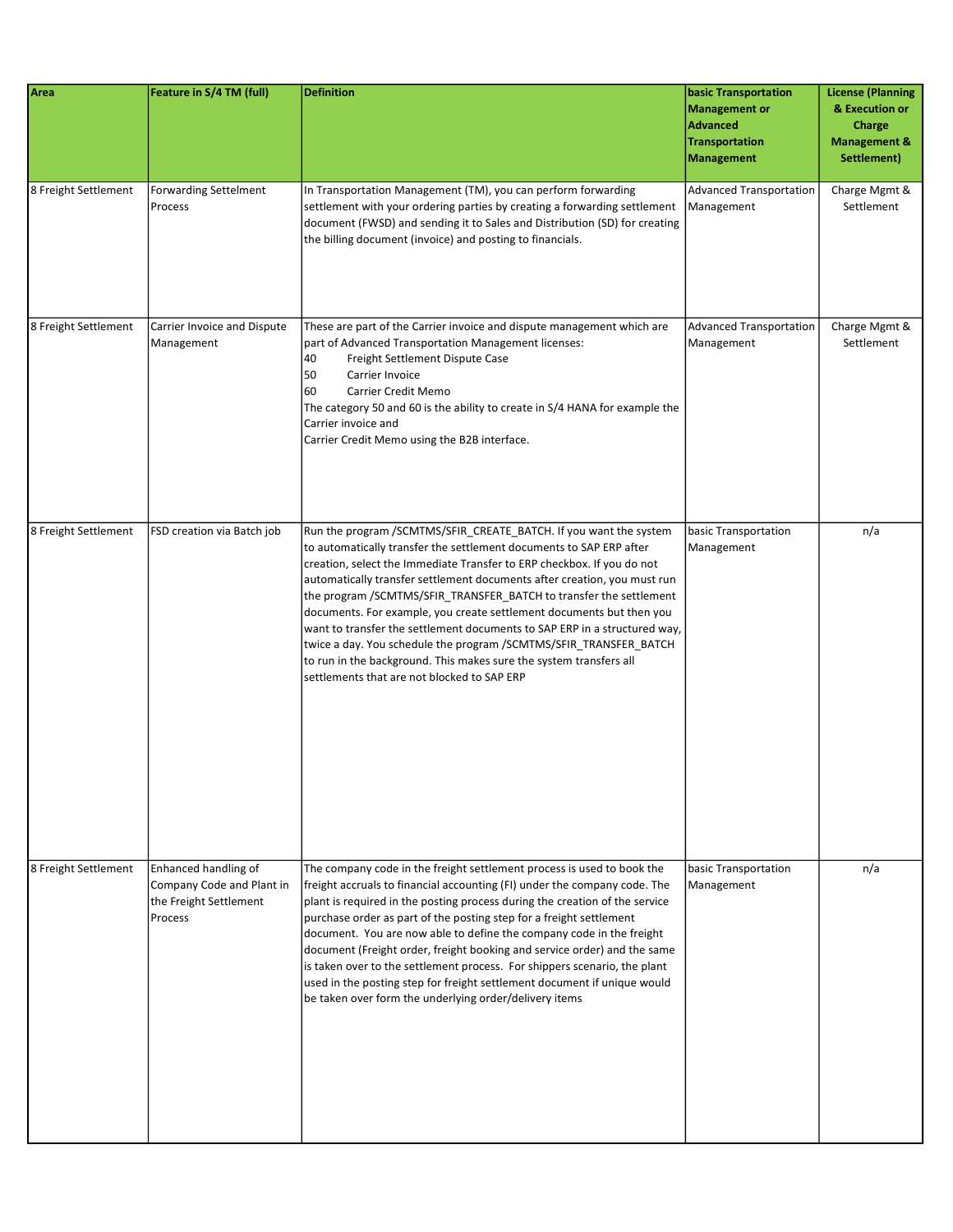| Area                 | Feature in S/4 TM (full)                                           | <b>Definition</b>                                                                                                                                                                                                                                                                                                                                                                                                                                       | <b>basic Transportation</b><br>Management or<br>Advanced<br><b>Transportation</b><br><b>Management</b> | <b>License (Planning</b><br>& Execution or<br>Charge<br><b>Management &amp;</b><br>Settlement) |
|----------------------|--------------------------------------------------------------------|---------------------------------------------------------------------------------------------------------------------------------------------------------------------------------------------------------------------------------------------------------------------------------------------------------------------------------------------------------------------------------------------------------------------------------------------------------|--------------------------------------------------------------------------------------------------------|------------------------------------------------------------------------------------------------|
| 8 Freight Settlement | <b>Basic Freight Settlement</b><br>Types                           | The following category shall be part of the Basic.<br>10<br>Freight Settlement Document<br>20<br><b>Charge Correction Advice Document</b><br>30<br>Credit Memo (and its corresponding Reason codes too there is<br>nothing which is specific to functionality there)                                                                                                                                                                                    | basic Transportation<br>Management                                                                     | n/a                                                                                            |
| 8 Freight Settlement | TM Supported Invoice<br><b>Verification Transactions</b>           | List of Transactions from MM-LIV for supporting the over all Invoice<br>process including ERS (Self-Billing)<br>MIRO - Enter Invoice<br>MIR7 - Park Invoice<br>MIR4 - Display Invoice document<br>MR8M - Cancel Invoice Document (Nothing TM specific)<br>MRBR - Release Blocked Invoices<br>MIR5 - Display List of Invoice Documents<br>MIR6 - Invoice Overview<br>MRRL - Evaluated Receipt Settlement (ERS)<br>MR11 - Maintain GR/IR Clearing Account | basic Transportation<br>Management                                                                     | n/a                                                                                            |
| 8 Freight Settlement | Billing freight cost to<br>customer (SD Billing)                   | You can configure TM to distribute the freight costs in the freight order<br>according to delivery items. You can then add the distributed costs for<br>each delivery item to the final amount in the billing document that you<br>send to your customer.                                                                                                                                                                                               | basic Transportation<br>Management                                                                     | n/a                                                                                            |
| 9 Integration        | <b>Transit Warehouse</b><br>Integration between TM /<br><b>EWM</b> | Transit Warehouse is professional, no matter if communication via LDAP or Advanced Transportation<br>update handler                                                                                                                                                                                                                                                                                                                                     | Management                                                                                             | Planning &<br>Execution                                                                        |
| 9 Integration        | Integration with GTS                                               | The global trade functions in Transportation Management (TM) help you to Advanced Transportation<br>meet the requirements for transporting customs-relevant goods.                                                                                                                                                                                                                                                                                      | Management                                                                                             | Planning &<br>Execution                                                                        |
| 9 Integration        | Integration into Cargo<br><b>Network Services</b>                  | Integration into Cargo Network Services<br>e.g. Descartes' Global Freight Exchange                                                                                                                                                                                                                                                                                                                                                                      | Advanced Transportation<br>Management                                                                  | Planning &<br>Execution                                                                        |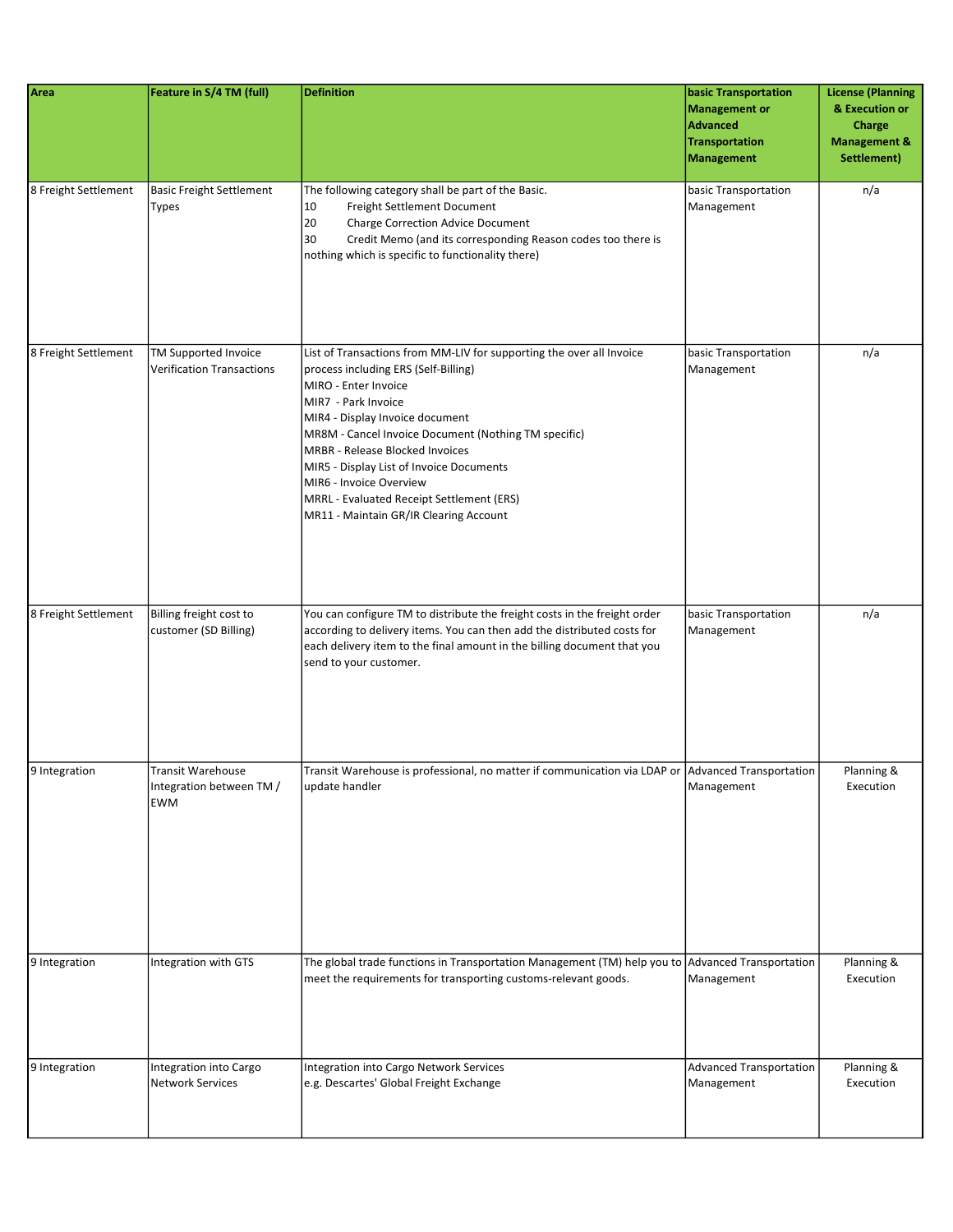| Area          | Feature in S/4 TM (full)                                                                               | <b>Definition</b>                                                                                                                                                                                                                                                                                                                                                            | <b>basic Transportation</b><br><b>Management or</b><br><b>Advanced</b><br><b>Transportation</b><br><b>Management</b> | <b>License (Planning</b><br>& Execution or<br>Charge<br><b>Management &amp;</b><br>Settlement) |
|---------------|--------------------------------------------------------------------------------------------------------|------------------------------------------------------------------------------------------------------------------------------------------------------------------------------------------------------------------------------------------------------------------------------------------------------------------------------------------------------------------------------|----------------------------------------------------------------------------------------------------------------------|------------------------------------------------------------------------------------------------|
| 9 Integration | <b>LDAP Web Service</b><br>Integration between TM and<br>EWM (Shipper Szenario) - TU<br>(in EWM) based | Integration between EWM and TM with<br>LDAP Request and LDAP Nodification using EWM Transportation Unit                                                                                                                                                                                                                                                                      | <b>Advanced Transportation</b><br>Management                                                                         | Planning &<br>Execution                                                                        |
| 9 Integration | Integration to Business Suite<br><b>Product SAP Event</b><br>Management                                | Integration to SAP Event Management                                                                                                                                                                                                                                                                                                                                          | <b>Advanced Transportation</b><br>Management                                                                         | Planning &<br>Execution                                                                        |
| 9 Integration | <b>Carrier Collaboration Fiori</b><br>Apps - Freight Order<br>Management - Tendering                   | Integration into NEW APP for Carrier Collaboration<br>Carrier representatives can view and respond to the freight requests for<br>quotations. Proposal of price and stop start and end dates is also possible.<br>Post submitting the quotes, the carriers can view the evaluation / awarding<br>status in the Display Freight Quotations application.                       | <b>Advanced Transportation</b><br>Management                                                                         | Planning &<br>Execution                                                                        |
| 9 Integration | <b>Carrier Collaboration Fiori</b><br>Apps -Freight Order<br>Management - Order<br>Confirmation        | Integration into NEW APP for Carrier Collaboration<br>Subcontracted freight orders are shown for the carrier confirmations.<br>Carriers can submit their confirmations from the fiori application.<br>Direct Tendering is also supported, the relevant freight orders are sent and<br>confirmations are received from carrier representative.                                | <b>Advanced Transportation</b><br>Management                                                                         | Planning &<br>Execution                                                                        |
| 9 Integration | <b>Carrier Collaboration Fiori</b><br>Apps - Freight Agreement<br>RFQs in S/4HANA                      | The application can be accessed outside the firewall of Shipper system in<br>internet.<br>Carrier representatives are able to view, and update the quotation<br>responses via the Fiori based application:<br>Submit responses<br>Submit confirmations<br>Attachment & Notes support<br>This is the successor functionality of the Business Suite TM Collaboration<br>Portal | <b>Advanced Transportation</b><br>Management                                                                         | Planning &<br>Execution                                                                        |
| 9 Integration | Generic Service Outbound /<br>Inbound                                                                  | The Service Transportation Order Generic Request can be used for inbound basic Transportation<br>/ outbound scenarios to exchange TOR objects<br>See Note<br>https://launchpad.support.sap.com/#/notes/2474539                                                                                                                                                               | Management                                                                                                           | n/a                                                                                            |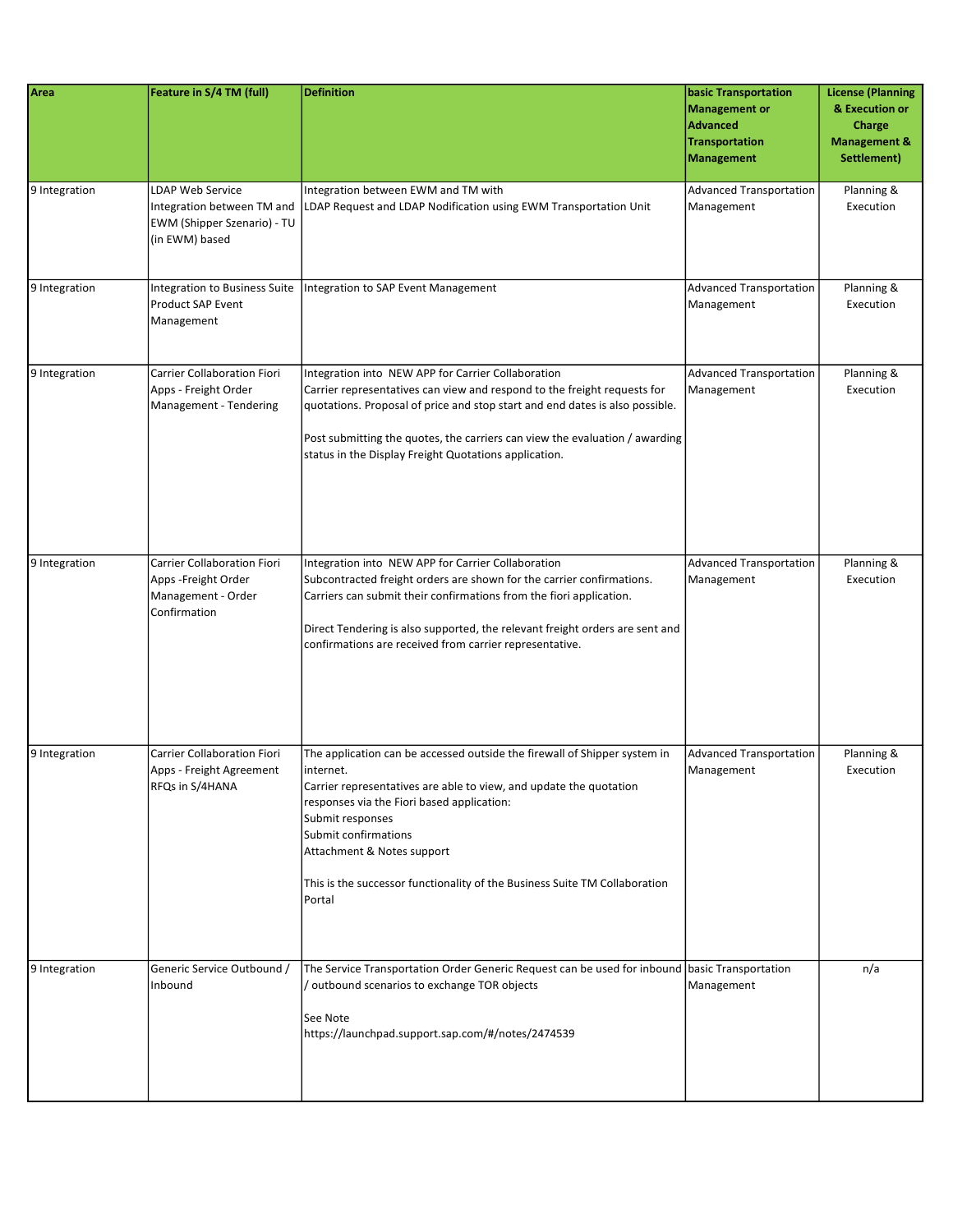| Area          | Feature in S/4 TM (full)                                                      | <b>Definition</b>                                                                                                                                                                                                                                                                                                                                                                                                                                                                                                                                                   | <b>basic Transportation</b><br><b>Management or</b><br><b>Advanced</b><br><b>Transportation</b><br><b>Management</b> | <b>License (Planning</b><br>& Execution or<br>Charge<br><b>Management &amp;</b><br>Settlement) |
|---------------|-------------------------------------------------------------------------------|---------------------------------------------------------------------------------------------------------------------------------------------------------------------------------------------------------------------------------------------------------------------------------------------------------------------------------------------------------------------------------------------------------------------------------------------------------------------------------------------------------------------------------------------------------------------|----------------------------------------------------------------------------------------------------------------------|------------------------------------------------------------------------------------------------|
| 9 Integration | Integration with ERP:<br>S/4HANA TM side by side<br>deployment                | Side by Side Deployment with any ERP (ECC, S/4HANA, Third Party)                                                                                                                                                                                                                                                                                                                                                                                                                                                                                                    | Advanced Transportation<br>Management                                                                                | Planning &<br>Execution                                                                        |
| 9 Integration | Direct Integration of TM -<br><b>EWM via Advanced Shipping</b><br>& Receiving | Integration between TM / EWM<br>running embedded with S/4HANA Logistics in one database instance (-><br>ERP / TM / EWM in the same S/4HANA system) including the new Shipping<br>and Receiving UI in EWM<br>The scenario is available as long as no other Advanced Transportation<br>Management rule applies:<br>e.g.:<br>- only delivery based FU can be used in the scenario<br>- for later releases: as soon as one of the applications (EWM / TM) is<br>running side by side, this will be only available with the Advanced<br><b>Transportation Management</b> | basic Transportation<br>Management                                                                                   | n/a                                                                                            |
| 9 Integration | Forwarding Agreement excel<br>integration                                     | ou can export the content of a freight agreement table from the table view Advanced Transportation<br>to a Microsoft Excel file. If you are using Apple's Web browser "Safari", you  Management<br>have to add the ending .xls to the exported file before you can open it.                                                                                                                                                                                                                                                                                         |                                                                                                                      | Planning &<br>Execution                                                                        |
| 9 Integration | Integration of external<br>Events with the TM Web<br>Service                  | Events can be reported via Web Service TOR_GENENERIC_Inbound /<br>Outbound                                                                                                                                                                                                                                                                                                                                                                                                                                                                                          | basic Transportation<br>Management                                                                                   | n/a                                                                                            |
| 9 Integration | Integration between TM and<br>Event Management on SAP<br>S/4HANA              | The integration of Events via usage of SAP Event Management is Advanced   Advanced Transportation<br>Transportation Management.<br>SAP Event Management can be either deployed as Business Suite Solution<br>(SAP EM) or as a technical Add on in SAP S/4HANA (as of May 2021)<br>As well the usage of reporting Events via Interface<br>TransportationEventBulkNotification is Advanced Transportation<br>Management                                                                                                                                               | Management                                                                                                           | Planning &<br>Execution                                                                        |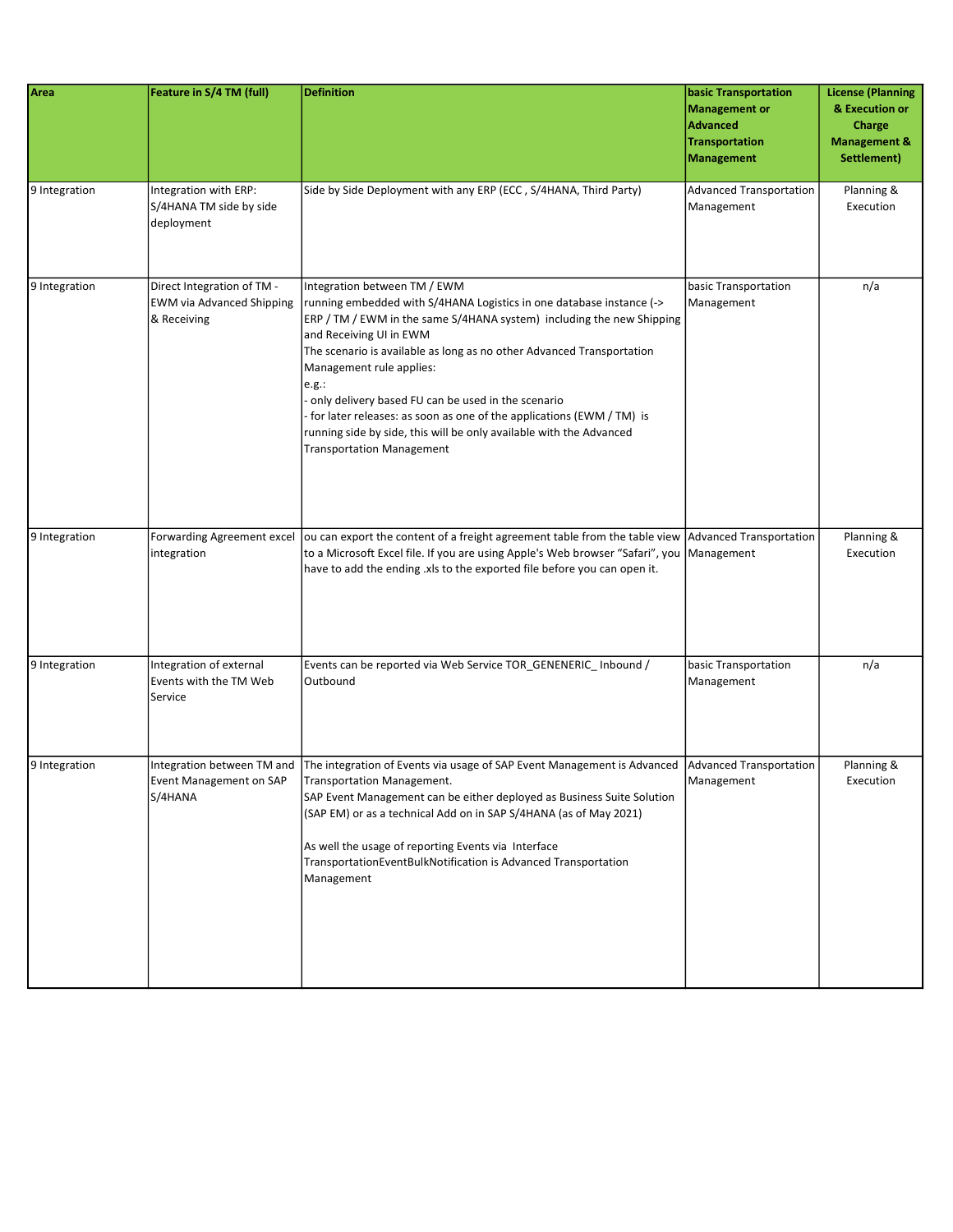| Area                             | Feature in S/4 TM (full)                                                         | <b>Definition</b>                                                                                                                                                                                                                                                                                                                            | <b>basic Transportation</b><br><b>Management or</b><br><b>Advanced</b><br><b>Transportation</b><br><b>Management</b> | <b>License (Planning</b><br>& Execution or<br>Charge<br><b>Management &amp;</b><br>Settlement) |
|----------------------------------|----------------------------------------------------------------------------------|----------------------------------------------------------------------------------------------------------------------------------------------------------------------------------------------------------------------------------------------------------------------------------------------------------------------------------------------|----------------------------------------------------------------------------------------------------------------------|------------------------------------------------------------------------------------------------|
| 10 Logistics Business<br>Network | <b>Shipment Tendering</b><br><b>Direct Tendering</b>                             | Starting of the Tendering Prozess in Freight Document<br>Carrier can be selected manually (if ranking list is used, only on carrier is<br>allowed in ranking list)<br>Charge Calculation for tendering: Tendering Profile ist set that only price<br>limit is transferred to carrier                                                         | basic Transportation<br>Management                                                                                   | n/a                                                                                            |
| 10 Logistics Business<br>Network | via LBN Integration                                                              | Carrier Response to spot bids Carrier can confirm or change data like rates / time slots etc. for delivery<br>Functionality is basic Transportation Management only when LBN is<br>involved                                                                                                                                                  | basic Transportation<br>Management                                                                                   |                                                                                                |
| 10 Logistics Business<br>Network | Peer to Peer Tendering<br><b>Broadcast Tendering</b>                             | Tendering via LBN or without LBN:<br>Peer to Peer Tendering<br><b>Broadcast Tendering</b>                                                                                                                                                                                                                                                    | <b>Advanced Transportation</b><br>Management                                                                         | Planning &<br>Execution                                                                        |
| 10 Logistics Business<br>Network | Carrier Invoice submission<br>and Dispute Management<br>via Integration with LBN | When Carrier Invoice will be handled via LBN Integration the settlement<br>document category 50 Carrier Invoice comes with basic Transportation<br>Management<br>When Dispute Cases will be handled via LBN Integration the settlement<br>document category 40 Freight Settlement Dispute Case comes with basic<br>Transportation Management | basic Transportation<br>Management                                                                                   | n/a                                                                                            |
| 10 Logistics Business<br>Network | trace                                                                            | Integration to Global Track & Integration into Global Track & trace<br>Service 'TransportationEventBulkNotification' can be used in basic<br>Transportation Management only when LBN is licensed                                                                                                                                             | basic Transportation<br>Management                                                                                   | n/a                                                                                            |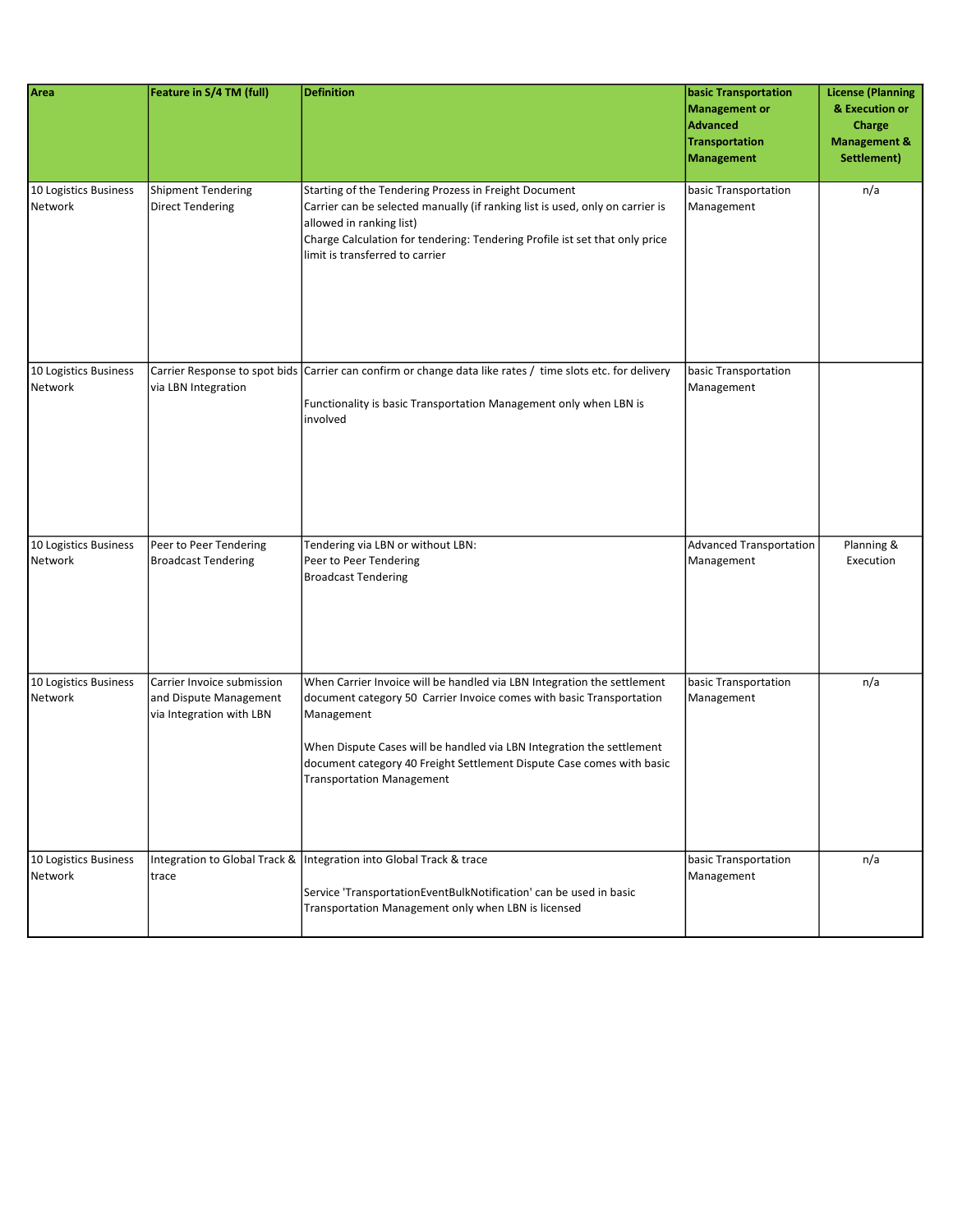| Area                             | Feature in S/4 TM (full)                                 | <b>Definition</b>                                                                                                                                                                                                                                                                                                                                                                                                                                                                                     | <b>basic Transportation</b><br>Management or<br><b>Advanced</b><br>Transportation<br>Management | <b>License (Planning</b><br>& Execution or<br>Charge<br><b>Management &amp;</b><br>Settlement) |
|----------------------------------|----------------------------------------------------------|-------------------------------------------------------------------------------------------------------------------------------------------------------------------------------------------------------------------------------------------------------------------------------------------------------------------------------------------------------------------------------------------------------------------------------------------------------------------------------------------------------|-------------------------------------------------------------------------------------------------|------------------------------------------------------------------------------------------------|
| 10 Logistics Business<br>Network | TM Supported Invoice<br><b>Verification Transactions</b> | List of Transactions from MM-LIV for supporting the over all Invoice<br>process including ERS (Self-Billing)<br>MIRO - Enter Invoice<br>MIR7 - Park Invoice<br>MIR4 - Display Invoice document<br>MR8M - Cancel Invoice Document (Nothing TM specific)<br><b>MRBR</b> - Release Blocked Invoices<br>MIR5 - Display List of Invoice Documents<br>MIR6 - Invoice Overview<br>MRRL - Evaluated Receipt Settlement (ERS)<br>MR11 - Maintain GR/IR Clearing Account                                        | basic Transportation<br>Management                                                              | n/a                                                                                            |
| 10 Logistics Business<br>Network | <b>Milestone Tracking</b>                                | Web UI Entry for basic Milestones<br>Entry of Events in LBN<br>Integration into S/4HANA TM via Interface<br>TransportationEventBulkNotification                                                                                                                                                                                                                                                                                                                                                       | basic Transportation<br>Management                                                              | n/a                                                                                            |
| 11 Analytics                     | Realtime Analytics and<br>reporting - via CDS            | Core Data Service related Analytics<br>That includes all related FIORI APPs - Analytical List Pages (ALP) and<br>Overview Pages (OVP)                                                                                                                                                                                                                                                                                                                                                                 | <b>Advanced Transportation</b><br>Management                                                    | Planning &<br>Execution                                                                        |
| 11 Analytics                     | <b>Business Performance</b><br>Dashboard                 | Transportation Management   The dashboard consists of three different sections, where in the first<br>"Overview" section a high level summery of the transport situation is<br>given. Followed by the "Execution and Block" section where a detailed<br>insight into the current transportation business status is provided. The<br>third and last section covering the "Transported Quantities" is tackling<br>quantity related information, down to a single transport and its individual<br>items. | <b>Advanced Transportation</b><br>Management                                                    | Planning &<br>Execution                                                                        |
| 11 Analytics                     | BW/4 for Transportation<br>Management                    | Five CDS based single extractors for ROOT, ITEM, STAGE, STOP and<br>EXECUTION are available, as well as one combined CDS extractor for ROOT-   Management<br>ITEM. All extractors support the Change-Data-Capture (CDC) delta<br>mechanism. For the ROOT-ITEM extractor is also an according BW/4<br>standard content available.                                                                                                                                                                      | <b>Advanced Transportation</b>                                                                  | Planning &<br>Execution                                                                        |
| 11 Analytics                     | Analytics and Reporting-<br>BW                           | BW reporting via ABAP Extractors which work with a Business Warehouse                                                                                                                                                                                                                                                                                                                                                                                                                                 | basic Transportation<br>Management                                                              | n/a                                                                                            |